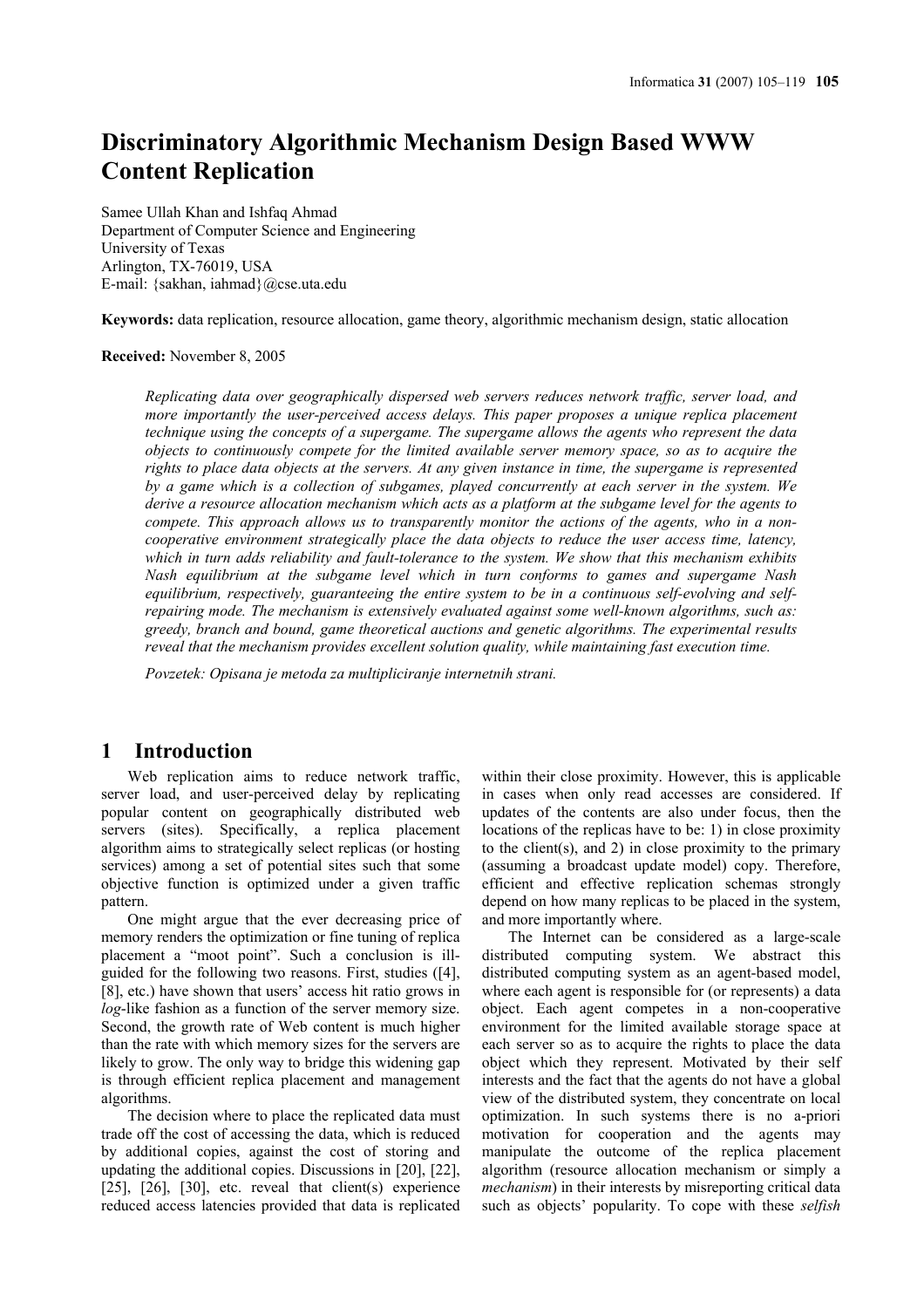agents, new mechanisms are to be conceived. The goal of a mechanism should be to force the agents not to misreport and always follow the rules.

This paper uses the concepts of game theory to formally specify a mechanism with selfish agents. Game theory assumes that the participating agents have *rational* thoughts that enable them to express their preferences over the set of the possible outcomes of the mechanism. In a mechanism, each agent's benefit or loss is quantified by a function called *valuation*. This function is private information for each agent and is very much possible that if the agents act selfishly, they can misreport their valuations. The mechanism asks the agents to report their valuations, and then it chooses an outcome that maximizes/minimizes a given objective function. Of course the grand problem is to stop the agents from misreporting.

In this paper, we will apply the derived mechanism to the fine grained data replication problem (DRP) over the Internet. In essence we sculpt the DRP as a *supergame* that is played infinitely during the entire lifespan of the system. In a discrete time instance *t*, the supergame is represented by a *game*, which is the collection of independent *subgames* that are played concurrently at each site of the distributed system. It is in these subgames that the actual mechanism can be seen to operate.

The major results of this paper are as follows:

- 1. We derive a general-purpose distributed mechanism that allows selfish agents to compete at each site in the distributed computing system for the rights to replicate objects in a noncooperative environment.
- 2. We show that the concurrently played subgames exhibit Nash equilibrium which in turn guarantees Nash equilibrium for the games and the supergame.
- 3. The mechanism is compared against some wellknown techniques, such as: greedy, branch and bound, genetic and game theoretical auctions, employing various internet topology generators and real user access data. The experimental results reveal that the mechanism provides excellent solution quality, while maintaining fast execution time.

This paper is organized as follows. Section 2 formulates the DRP. Section 3 describes the mechanism. The experimental results, related work and concluding remarks are provided in Sections 4, 5 and 6, respectively.

# **2 Formal Description of the Data Replication Problem**

The most frequently used acronyms are recorded in Table 1.

Consider a distributed system comprising *M* sites, with each site having its own processing power, memory (primary storage) and media (secondary storage). Let *S<sup>i</sup>* and  $s^i$  be the name and the total storage capacity (in simple data units e.g. blocks), respectively, of site *i* where  $1 \le i \le M$ . The *M* sites of the system are connected

| <b>Symbols</b>                             | Meaning                                                    |
|--------------------------------------------|------------------------------------------------------------|
| $\overline{M}$                             | Total number of sites in the network.                      |
| $\overline{N}$                             | Total number of objects to be replicated.                  |
| $O_k$                                      | $k$ -th object.                                            |
|                                            | Size of object $k$ .                                       |
|                                            | $i$ -th site.                                              |
|                                            | Size of site i.                                            |
|                                            | Number of reads for object $k$ from site $i$ .             |
| $\frac{o_k}{S^i}$<br>$\frac{r_k^i}{R_k^i}$ | Aggregate read cost of $r_k^i$ .                           |
| $w_k^{\phantom{1}i}$                       | Number of writes for object $k$ from site $i$ .            |
| $W_k^i$                                    | Aggregate write cost of $w_k^i$ .                          |
| $\overline{NN_k}^i$                        | Nearest neighbor of site $i$ holding object $k$ .          |
| c(i,j)                                     | Communication cost between sites $i$ and $j$ .             |
| $P_{k}$                                    | Primary site of the $k$ -th object.                        |
| $\overline{R_k}$                           | Replication schema of object $k$ .                         |
| $C_{overall}$                              | Total overall data transfer cost.                          |
|                                            | A list of sites that can replicate an object.              |
| $\frac{LS}{L^i}}{B_k}$                     | A list of objects that can be replicated onto site $S^i$ . |
|                                            | Benefit of replicating object $k$ onto site $S'$ .         |
|                                            | Temporary variable to store object valuations.             |
| $b^i$                                      | Available space at site $S^i$ .                            |
| $\mathcal{V}$                              | Valuation of an agent for an object.                       |
| SGRG                                       | Self Generate Random Graphs.                               |
| <b>GT-ITM</b>                              | Georgia Tech Internetwork Topology Models.                 |
| <b>GT-ITM PR</b>                           | GT-ITM Pure Random.                                        |
| <b>GT-ITM W</b>                            | GT-ITM Waxman.                                             |
| <b>SGFCG</b>                               | Self Generated Fully Connected Graphs.                     |
| <b>SGFCGUD</b>                             | <b>SGFCG Uniform Distribution.</b>                         |
| <b>SGFCGRD</b>                             | <b>SGFCG Random Distribution.</b>                          |
| <b>SGRG</b>                                | Self Generated Random Graphs.                              |
| <b>SGRGLND</b>                             | <b>SGRG</b> Lognormal Distribution.                        |
| <b>DRP</b>                                 | Data replication problem.                                  |
| <b>OTC</b>                                 | Object transfer cost (network communication cost).         |

Table 1: Notations and their meanings.

by a communication network. A link between two sites  $S^i$ and  $S^j$  (if it exists) has a positive integer  $c(i,j)$  associated with it, giving the communication cost for transferring a data unit between sites  $S^i$  and  $S^j$ . If the two sites are not directly connected by a communication link then the above cost is given by the sum of the costs of all the links in a chosen path from site  $S^i$  to the site  $S^j$ . Without the loss of generality we assume that  $c(i,j) = c(j,i)$ . This is a common assumption (e.g. see [20], [22], [26], [30], etc.). Let there be *N* objects, each identifiable by a unique name  $O_k$  and size in simple data unites  $o_k$  where  $1 \leq k \leq$ *N*. Let  $r_k^i$  and  $w_k^i$  be the total number of reads and writes, respectively, initiated from  $S<sup>i</sup>$  for  $O<sub>k</sub>$  during a certain time period *t*. This time period *t* determines when to initiate a replica placement algorithm (in our case the mechanism). Note that this time period  $t$  is the only parameter that requires human intervention. However, in this paper we use analytical data that enables us to effectively predict the time interval *t* (see Section 3.4. for details).

Our replication policy assumes the existence of one primary copy for each object in the network. Let  $P_k$ , be the site which holds the primary copy of  $O_k$ , *i.e.*, the only copy in the network that cannot be de-allocated, hence referred to as primary site of the *k*-th object. Each primary site  $P_k$ , contains information about the whole replication scheme  $R_k$  of  $O_k$ . This can be done by maintaining a list of the sites where the *k*-th object is replicated at, called from now on the *replicators* of *Ok*. Moreover, every site  $S^i$  stores a two-field record for each object. The first field is its primary site  $P_k$  and the second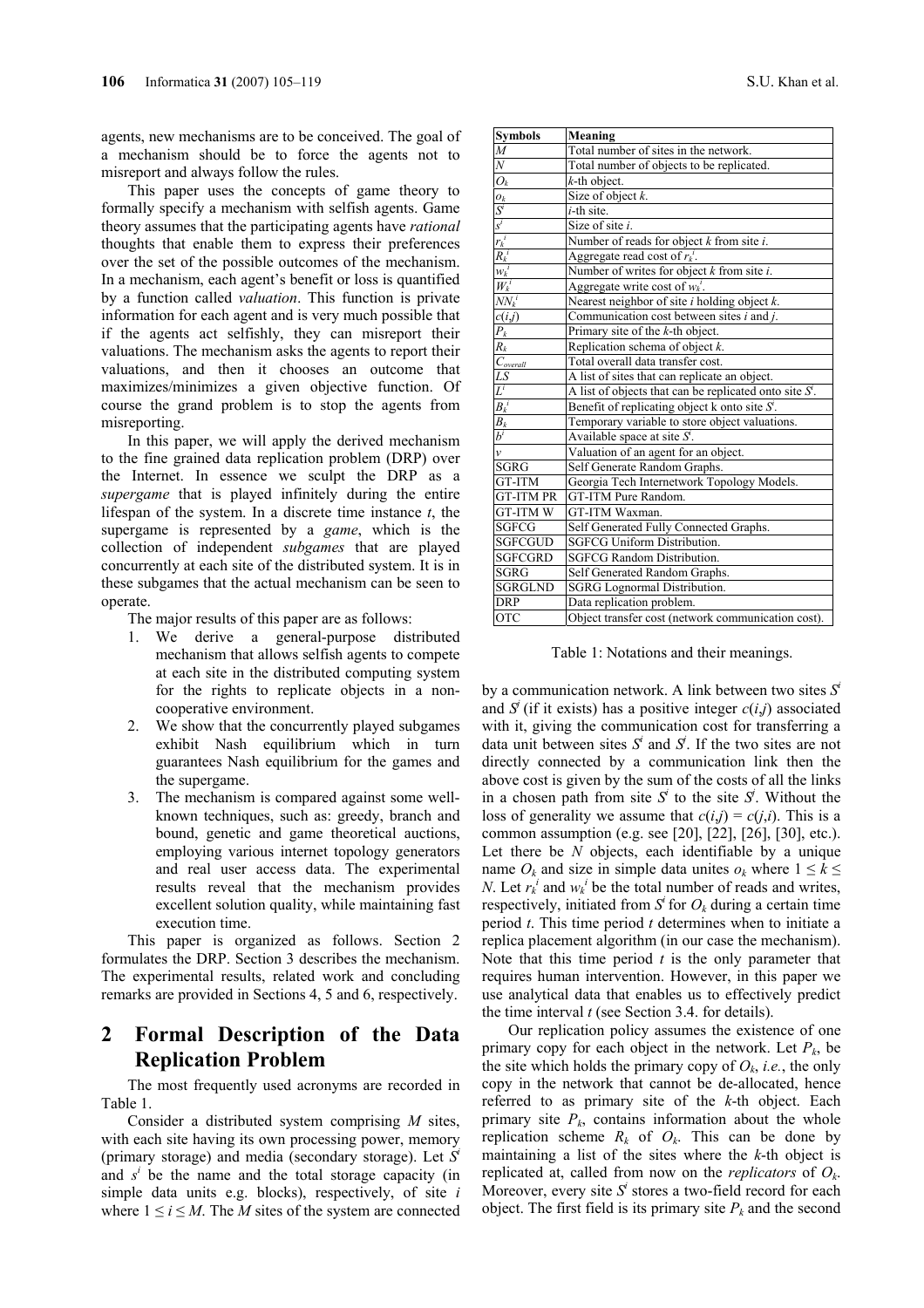the nearest neighborhood site  $NN_k^i$  of site  $S^i$  which holds a replica of object *k*. In other words,  $NN_k^i$  is the site for which the reads from  $S^i$  for  $O_k$ , if served there, would incur the minimum possible communication cost, *i.e.*, *NN*<sup>*i*</sup> = {*Site j* | *j*∈*R<sub>k</sub>* ^ min *c*(*i,j*)}. It is possible that *NN*<sup>*i*</sup> =  $S^i$ , if  $S^i$  is a *replicator* or the primary site of  $O_k$ . Another possibility is that  $NN_k^i = P_k$ , if the primary site is the closest one holding a replica of  $O_k$ . When a site  $S^i$  reads an object, it does so by addressing the request to the corresponding  $NN_k^i$ . For the updates we assume that every site can update every object. Updates of an object  $O_k$  are performed by sending the updated version to its primary site  $P_k$ , which afterwards broadcasts it to every site in its replication scheme *Rk*.

For the DRP under consideration, we are interested in minimizing the total network transfer cost due to object movement, *i.e.* the Object Transfer Cost (OTC). The communication cost of the control messages has minor impact to the overall performance of the system, therefore, we do not consider it in the transfer cost model, but it is to be noted that incorporation of such a cost would be a trivial exercise. There are two components affecting OTC. The first component of OTC is due to the read requests. Let  $R_k^i$  denote the total OTC, due to  $S^i$ s' reading requests for object  $O_k$ , addressed to the nearest site  $NN_k^i$ . This cost is given by the following equation:

$$
R_k^i = r_k^i o_k c(i, NN_k^i).
$$
 (1)

The second component of OTC is the cost arising due to the writes. Let  $W_k^i$  be the total OTC, due to  $S^i S^i$ writing requests for object  $O_k$ , addressed to the primary site  $P^k$ . This cost is given by the following equation:

$$
W_k^i = w_k^i o_k \left( c(i, P_k) + \sum_{\forall j \in R_k, j \neq i} c(NN_k^i, j) \right). \tag{2}
$$

Here, we made the indirect assumption that in order to perform a write we need to ship the whole updated version of the object. This of course is not always the case, as we can move only the updated parts of it (modeling such policies can also be done using our framework). The cumulative OTC, denoted as *Coverall*, due to reads and writes is given by:

$$
C_{\text{overall}} = \sum_{i=1}^{M} \sum_{k=1}^{N} \left( R_k^i + W_k^i \right). \tag{3}
$$

Let  $X_{ik}=1$  if  $S^i$  holds a replica of object  $O_k$ , and 0 otherwise. *Xik*s define an *M*×*N* replication matrix, named *X*, with boolean elements. Equation 3 is now refined to:

$$
X = \sum_{i=1}^{M} \sum_{k=1}^{N} \left[ \frac{(1 - X_{ik}) \left[ r_k^i o_k \min \{ c(i, j) | X_{jk} = 1 \} \right]}{+ w_k^i o_k c(i, P_k)} \right].
$$
 (4)

Sites which are not the *replicators* of object *Ok* create OTC equal to the communication cost of their reads from the nearest *replicator*, plus that of sending their writes to the primary site of  $O_k$ . Sites belonging to the replication scheme of  $O_k$ , are associated with the cost of sending/receiving all the updated versions of it. Using the above formulation, the DRP can be defined as:

*Find the assignment of 0, 1 values in the X matrix that minimizes Coverall*, *subject to the storage capacity constraint*:

$$
\sum_{k=1}^N X_{ik} o_k \le s^i \ \forall \big(1 \le i \le M\big)\,,
$$

*and subject to the primary copies policy*:

$$
X_{p_k k} = 1 \ \forall \bigl( 1 \leq k \leq N \bigr) \ .
$$

The minimization of *Coverall* will have two impacts on the distributed system under consideration: First, it ensures that the object replication is done in such a way that it minimizes the maximum distance between the replicas and their respective primary objects. Second, it ensures that the maximum distance between an object *k* and the user(s) accessing that object is also minimized. Thus, the solution aims for reducing the overall OTC of the system. In the generalized case, the DRP has been proven to be NP-complete [26].

# **3 The Mechanism**

In game theory, usually mechanisms refer to auctions. Mechanisms are used to make allocation and pricing decisions in a competitive environment where all involved parties act strategically in their own best interests. In recent years, many areas of mathematical sciences research started to focus on strategic behavior and, consequently, we are witnessing the use of mechanisms in areas where pure optimization techniques were dominant in the past. For example, in the context of distributed systems, such mechanisms have been applied to the scheduling problems [18], [29], etc.

One has to be careful when incorporating a "onesize-fits-all" mechanism model as a piece of solution to a problem. Most of the mechanisms were developed and analyzed in microeconomic theory abstraction. Thus, assumptions underlying desirable properties of some mechanisms could be oversimplifying or even contradictory to the assumptions underlying a problem that plans to incorporate such mechanisms in its solution.

#### **3.1 Discriminatory Mechanism**

In this paper we limit our analysis to one-shot (single round) mechanisms in which every agent demands a specific entity. Under our DRP formulation we aim to identify a replica schema that effectively minimizes the OTC. We propose a one-shot discriminatory mechanism, where the agents compete for memory space at sites so that they can acquire the rights to place replicas. The mechanism described in this paper is called discriminatory because not all winning agents pay the same amount. In essence it works as follows: In a discriminatory mechanism, sealed-bids are sorted from high to low, and rights to the available memory space are awarded at the current highest bid price until the (memory) supply is exhausted. The most important point to remember is that the winning agents can (and usually do) pay different prices.

It is to be noted that in a discriminatory mechanism, an agent always bids below its valuation for the entity [16]. If the agent bids at or above its value, then its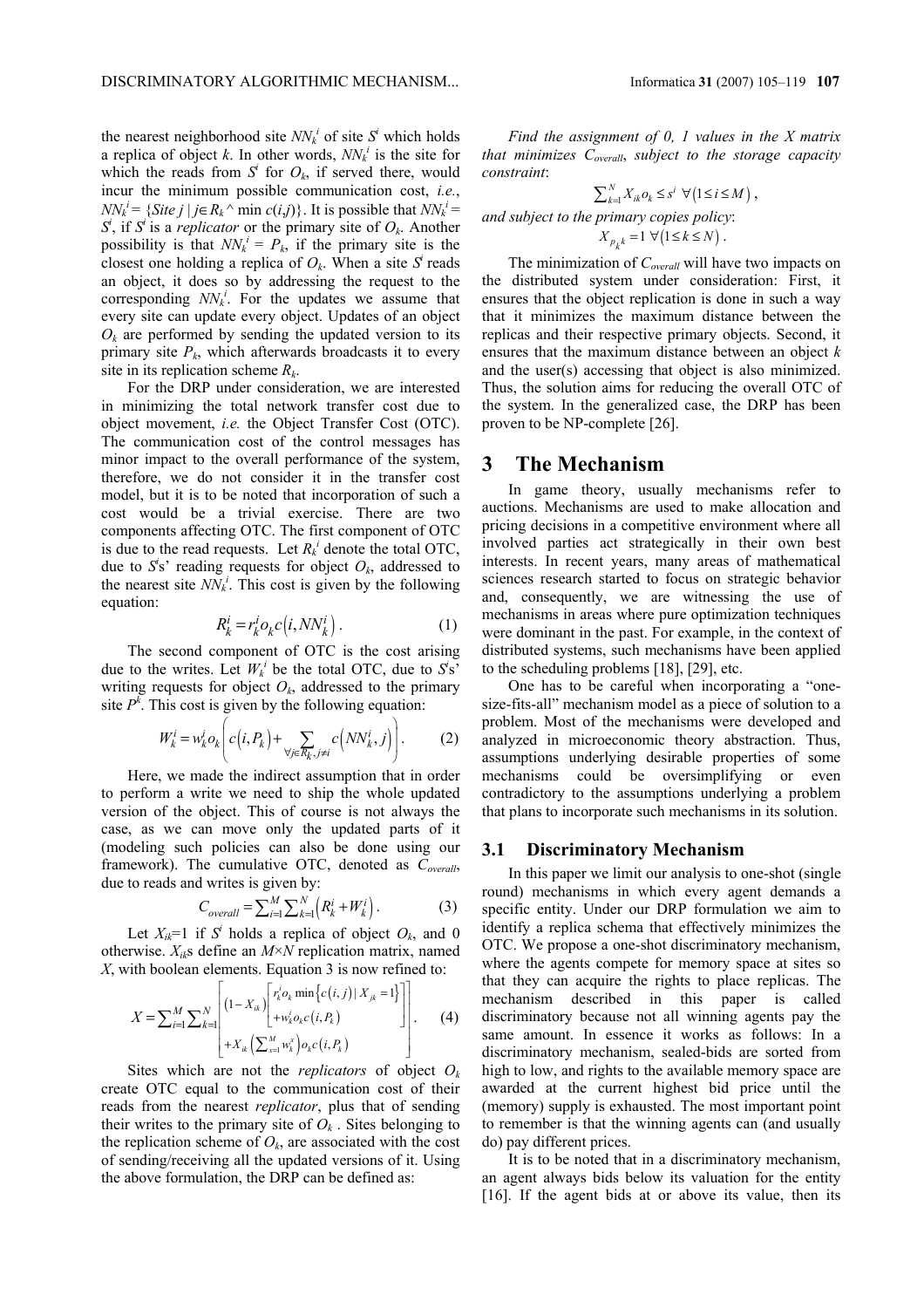payment equals or exceeds its value if it wins, and therefore its expected profit will be zero or negative. Since bids are below the agents' value, the discriminatory mechanism is not a demand reveling mechanism [27].

In a discriminatory mechanism, there is no sequential interaction among agents [27]. Therefore, the mechanism environment is non-cooperative in nature. Agents submit the bids only once. Agents are trading between bidding high and winning for certain and bidding low and benefiting more if the bid wins. In [12] the authors have shown that the discriminatory mechanism is a generalization of the first price sealed-bid auction which is strategically equivalent to the Dutch auction. Unlike in the second price sealed-bid and the English auctions, it is not a dominant strategy for a bidder in the first price sealed-bid auction to bid its valuation for the entity. However, the theoretically optimal bidding strategy in both the first price sealed-bid and the Dutch auctions is the same for any given bidder. Since discriminatory auctions are generalization of the first price sealed-bid auctions, the same argument (about the dominating strategies) holds [17]. Therefore, we are confined to a probabilistic analysis of the discriminatory mechanism.

# **3.2 Preliminaries**

**Definition 1 (Supergame):** *Generally a game in which some simple game is played more than once (often infinitely many times); the simple game is called the "stage" game or the "constituent" game \_\_ a game repeated infinitely is called a supergame. If Γ represents a game then Γ*(*∞*) *represents a supergame.* 

**Definition 2 (Stage game (subgame)):** *Frequently it is the case that a game naturally decomposes into smaller games. This is formalized by the notion of stage game (more popularly known as subgames).* 

*Remarks*  $-$  We explain this concept using decision trees [27]. Let *x* be a node which belongs to the set of all the nodes,  $X$ , in a tree,  $K$ , and let  $K<sub>x</sub>$  be the subtree of  $K$  rising at *x*. If it is the case that ever information set of *Γ* either is completely contained in  $K_x$  or is disjoint from  $K_x$ , then the restriction of  $\Gamma$  to  $K_{x}$  constitutes a game of its own, to be called subgame *Γx* starting at *x*. This decomposition also affects strategies. Let *b* represent the strategy set for any player *i*, then the strategy combination *b* decomposes into a pair  $(b_{-x}, b_x)$  where  $b_x$  is a strategy combination in *Γx* and *b-x* is a strategy combination for the remaining part of the game (the truncated game). If it is known that  $b_x$ will be played in *Γx*, then, in order to analyze *Γ* it suffices to analyze the truncated game  $\Gamma_x(b_x)$  which results from *Γ*.

Interestingly, the concept connecting supergame, games, and subgames is the Nash equilibrium.

**Definition 3** (**Nash equilibrium):** *If there is a set of strategies with the property that no player can benefit by* 

*changing her strategy while the other players keep their strategies unchanged, then that set of strategies and the corresponding payoffs constitute the Nash equilibrium.*

**Definition 4** (**Equilibrium path):** *For a given (Nash) equilibrium an information set is on the equilibrium path if it will be reached with positive probability when the game is played according to the equilibrium strategies.* 

**Lemma 1** ([17])**:** *Nash equilibrium only depends upon subgame strategy profiles played along the equilibrium path.* ■

**Theorem 1** ([16]): *In Nash equilibrium each player's repeated game (supergame) strategy need only be optimal along the equilibrium path.* 

*Remarks \_\_* In essence Definitions 3 and 4 and Lemma 1 propose that if a game *Γ* is in Nash equilibrium, it is only so because all subgames *Γx* are in Nash equilibrium. Extending the same concept, Theorem 1 asserts that Nash equilibrium can be reached in a supergame via the equilibrium path followed by games. Recall that a supergame is an infinite play of games. In summary, if all the subgames are in Nash equilibrium, the corresponding game that encapsulates the subgames is also in Nash equilibrium and so is the supergame which is the collection of infinite number of games played over time.

#### **3.3 Mechanism Applied to the DRP**

Form the discussion above, we choose the following line of action.

- [1] Define the DRP as a supergame.
- [2] Define an instance of the supergame as a game.
- [3] Split the game into concurrently played subgames. Each identical to each other in terms of:
	- a. *Form:* A discriminatory mechanism.
		- b. *Valuation:* Obtainable via the system parameters.
	- c. *Information:* Independent of any other subgame.
	- 2. Establish the fact that subgames conform to Nash equilibrium provided agents play optimally.
	- 3. Use Lemma 1 to establish that the entire game at instance *t* is in Nash equilibrium.
	- 4. Use Theorem 1 to establish that the entire supergame is in Nash equilibrium.

**1. Supergame:** A supergame *Γ*(∞) is defined as a mechanism that is played infinitely during the lifespan of the distributed system under consideration. The supergame allows the agents to compete for memory spaces of the sites. The purpose of a supergame is to keep the system in a self evolving and self repairing mode.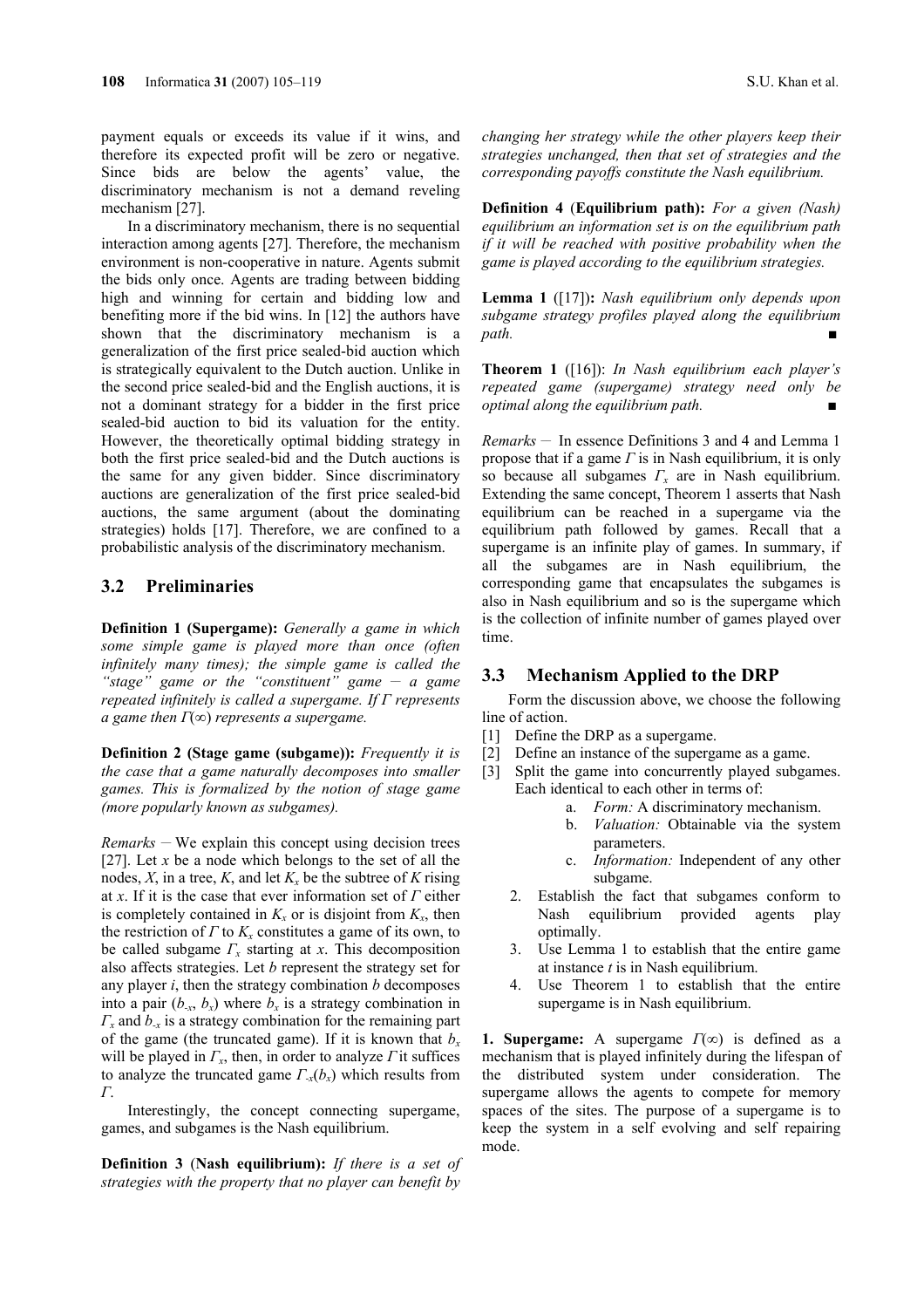

Figure 1(a): The network architecture.



Figure 1(b): Read and write patterns.



Figure 1(c): Benefits of replication (reads).



Figure 1(d): Benefits of replication (writes).

**2. Game:** At any given instance *t* (*t* is the instance when a game is invoked, in Section 3.4. we explain what *t* really means), a game *Γ* is played. It is to be noted that the sole purpose of defining a game is to observe the solution quality of the replica placements at a given instance *t* [26].

**3. Subgames:** A game is split into *M* concurrently played subgames. Each of these subgames take place at a particular site *i*. Each agent *k* competes through bidding for memory at a site *i*.

**3.a. Form:** Each site *i* has a finite amount of space  $s^i$ , and available space  $b^i$ . It is for this available space  $b^i$  that the agents compete. In one-shot all the participating agents submit their bids for the available space. All the bids are sorted in descending order and the first *n* agents are awarded the rights to place their objects onto site *i*. Recall that each agent represents an object of size *ok*. Therefore, the decision of the first *n* agents solely depends upon  $\sum_{k=1}^{n} o_k \le b^i, n \le N$ . After the decision is made, the first *n* agents pay their respective bids. This is discriminatory for the following two reasons. First, all the successful agents pay a different amount for their rights to place an object. Second, the payment is in no relation to the size of the object or the available space at site *i*. The only connection that the payments have is the benefit that the object brings if replicated to that site. This benefit is the valuation of an agent for its object *k* if replicated at site *i*. We describe this valuation below.

**3.b. Valuation:** Each agent *k*'s policy is to place a replica at a site  $i$ , so that it maximizes its (object's) benefit function. This benefit is equivalent to the savings that the object  $k$  brings in the total OTC if the object  $k$  is replicated at site *i*. This benefit is given as:

$$
B_k^i = R_k^i - \left(\sum_{k=1}^M w_k^x o_k c(i, P_k) - W_k^i\right).
$$
 (5)

We illustrate the notion of benefit associated with an object *k* if it is replicated at site *i*. Figure 1(a) depicts the network with four sites. Site 1 has the primary object represented by , while Site 4 has the replica of the same object represented by . If these are the only copies of object *k* available in the network, then the read and write requests are always sent to the nearest neighbors, where Site 4 is the nearest neighbor of itself (Figure 1(b)). Now what would be the benefit of replicating object *k* at Site 3? In Figure 1(c), we see that the reads and writes of Site 3 are entertained locally. Moreover, Site 5 can now redirect its request to its newest nearest neighbor, *i.e.*, Site 3. Therefore, the replication of object k at Site 3 clearly reduces the OTC by  $RC_k^i = R_k^i + W_k^i$ . However (Figure 1(d)), this will cause the Site 1 (location of primary object) to repeatedly send updates of object *k* to Site 3. Since the local update is already captured by  $RC_k^i$ , the increased aggregate updates are given by:

$$
\sum_{x=1}^M w_k^x o_k c(i, P_k).
$$

From here onwards, for simplicity, we will denote the benefit  $B_k^i$  as  $v$  (valuation). It is to be understood that to differentiate the valuations between agents *k* and *j* we may denote the valuations as  $v_k$  and  $v_j$ , respectively.

**3.c. Information:** It is clear that the subgames can operate independently of each other. There is no critical information that is required and is withheld from a subgame. For instance, 1) the frequency of reads and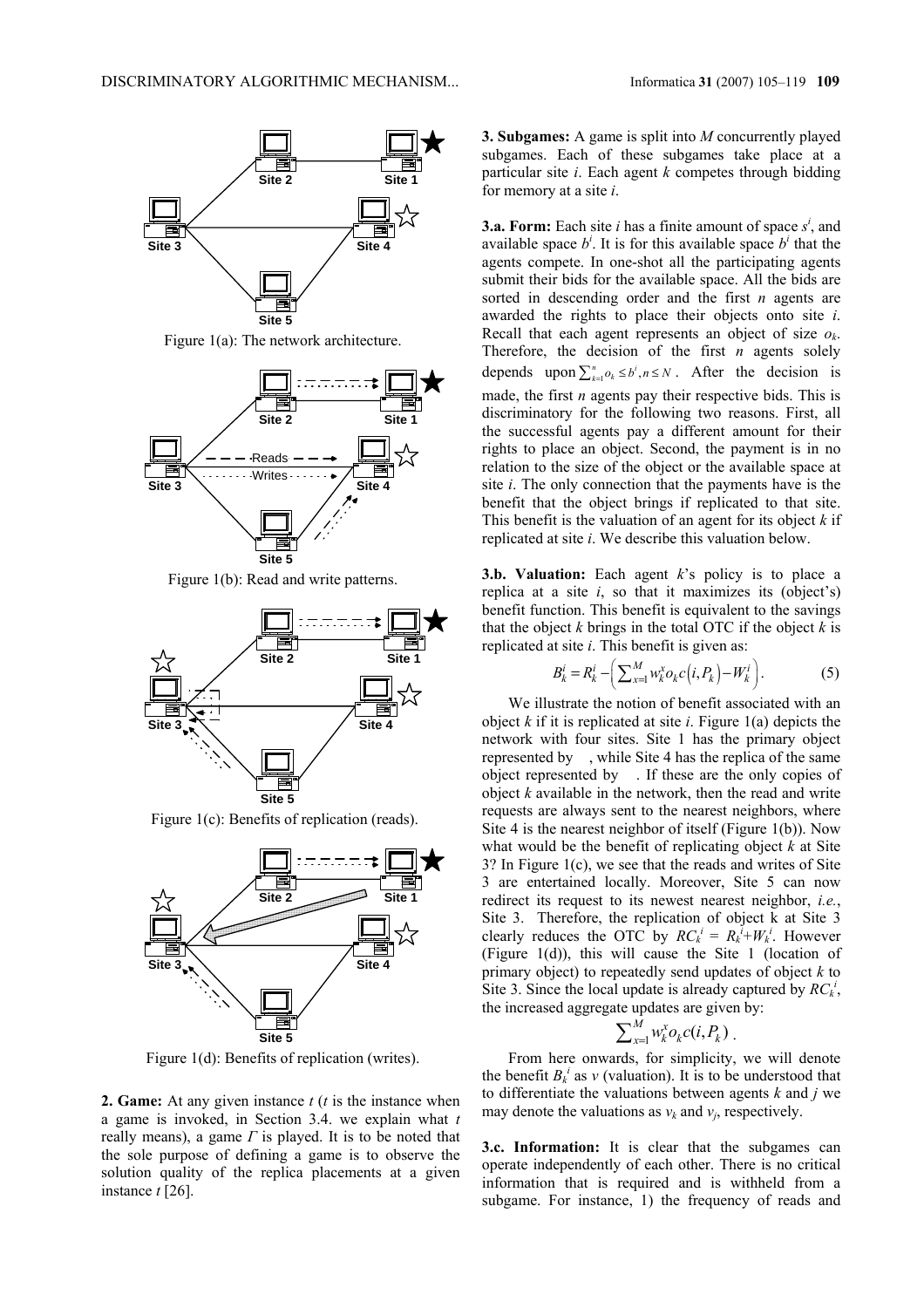writes are obtained locally through the site which hosts the subgame, 2) the information about network architecture is globally available since domains can easily pull such information from the routers using the border gate protocol (BGP) [32], and 3) the locations of the primary sites are also available locally since the agents represent the objects, (*i.e.*, they have to know where they originated from,) etc.

**4. Subgame Nash equilibrium:** To understand the bidding behavior in a discriminatory mechanism, we shall, for simplicity, assume that the agents are ex-ante symmetric. That is, we shall suppose that for all bidders *k*   $= 1,..., N$ ,  $f_k(v) = f(v)$  for all  $v \in [0,1]$ , where *v* is the valuation of an agent *k* for an object, whereas *f* translates this valuation into something useful, for instance, when bids are required for an object, *f* can take the form of a bidding function for a valuation *v*. Note that we only assume that  $v \in [0,1]$  for underlying the groundwork for the probabilistic analysis. In reality the valuations are of the form of  $v \ge 0$ . Clearly, the main difficulty is in determining how the agents, will bid. But note that a rational agent *k* would prefer to win the right to replicate at a lower price rather than a higher one, agent *k* would bid low when the others are bidding low and would want to bid higher when the others bid higher. Of course, agent *k* does not know the bids that the others submit because of the sealed-bid rule. Yet, agent *k*'s optimal bid will depend on how the others bid. Thus, the agents are in a strategic setting in which the optimal action (bid) of each agent depends on the actions of others.

Let us consider the problem of how to bid from the point of view of agent *k*. Suppose that agent *k*'s value is  $v_k$ . Given this value; agent *k* must submit a sealed-bid,  $b_k$ . Because  $b_k$  will in general depend on  $k$ 's value, let's write  $b_k(v_k)$  to denote bidder k's bid when his value is  $v_k$ . Now, because agent *k* must be prepared to submit a bid  $b_k(v_k)$  for each of his potential values  $v \in [0,1]$ , we may view agent *k*'s strategy as a bidding function  $b_k$ :[0,1] $\rightarrow \mathcal{R}_+$ , mapping each of his values into a (possibly different nonnegative) bid.

Before we discuss payoffs, it will be helpful to focus our attention on a natural class of bidding strategies. It seems very natural to expect that agents with higher values will place higher bids. So, let's restrict attention to strictly increasing bidding functions. Next, because the agents are ex-ante symmetric, it is also natural to suppose that agents with the same value will submit the same bid. With this in mind, we shall focus on finding a strictly increasing β function,  $\hat{b}_k$ :[0,1]→ $\Re$ <sub>+</sub>, that is optimal for each agent to employ, given that all other agents employ his bidding function as well. That is, we wish to find Nash equilibrium in strictly increasing bidding functions.

Now, let us suppose that we find Nash equilibrium given by the strictly increasing bidding function  $\hat{b}(\cdot)$ . By definition it must be payoff-maximizing for an agent, say *k*, with value *v* to bid  $\hat{b}(v)$  given that the other agents employ the same bidding function  $\hat{b}$ <sup>(·</sup>).

*Remarks*  $-$  We explain why we assume that all other agents employ the same bidding function  $\hat{b}(\cdot)$ . Imagine that agent *k* cannot attend the auction and that he sends a friend to bid for him. The friend knows the equilibrium bidding function  $\hat{b}$ <sup>(</sup>) (since it is a public knowledge), but does not know agent *k*'s value. Now, if agent *k*'s value is *v*, agent *k* would like his friend to submit the bid  $\hat{b}(v)$  on his behalf. His friend can do this for him once agent *k* calls him and tells his value. Clearly, agent *k* has no incentive to lie to his friend about his value. That is, among all the values  $r \in [0,1]$  that agent *k* with value *v* can report to his friend, his payoff is maximized by reporting his true value,  $v$ , to his friend. This is because reporting the value *r* results in his friend submitting the bid  $\hat{b}(r)$  on his behalf. But if agent *k* were there himself he would submit the bid  $\hat{b}(v)$ .

Let us calculate agent *k*'s expected payoff from reporting an arbitrary value, *r*, to his friend when his value is  $v$ , given that all other agents employ the bidding function  $\hat{b}(\cdot)$ . To calculate this expected payoff, it is necessary to notice just two things. First, agent *k* will win only when the bid submitted for him is highest. That is, when  $\hat{b}(r) > \hat{b}(v_j)$  for all agents  $j \neq k$ . Because  $\hat{b}(\cdot)$  is strictly increasing this occurs precisely when *r* exceeds the values of all *N*-1 other agents. Let *F* denote the distribution function associated with *f*, the probability that this occurs is  $(F(r))^{N-1}$  which we will denote  $F^{N-1}(r)$ . Second, agent *k* pays only when it wins the right to replicate, and pays its bid,  $\hat{b}(r)$ . Consequently, agent *k*'s expected payoff from reporting the value *r* to his friend when his value is  $v$ , given that all other bidders employ the bidding function  $\hat{b}(\cdot)$ , can be written as:

$$
u(r,v) = F^{N-1}(r)\left(v - \hat{b}(r)\right).
$$
 (6)

Now, as we have already remarked, because  $\hat{b}(\cdot)$  is an equilibrium, agent *k*'s expected payoff-maximizing bid when his value is *v* must be  $\hat{b}(v)$ . Consequently, Equation 6 must be maximized when  $r = v$ , i.e., when agent *k* reports his true value, *v*, to his friend. So, we may differentiate the right-hand side with respect to *r* and set the derivative equal to zero when  $r = v$ . Differentiating yields:

$$
d/dr \bigg( F^{N-1}(r) \bigg( v - \hat{b}(r) \bigg) \bigg) =
$$
  
\n
$$
(N-1) F^{N-2}(r) f(r) \bigg( v - \hat{b}(r) \bigg) - F^{N-1}(r) \hat{b}^{\dagger}(r)
$$
 (7)

Setting this equal to zero when  $r = v$  and rearranging yields:

$$
(N-1)F^{N-2}(v)f(v)\hat{b}(v) + F^{N-1}(v)\hat{b}'(v) =
$$
  
(N-1)vf(v)F<sup>N-2</sup>(v) (8)

Looking closely at the left-hand side of Equation 8, we see that is just the derivative of the product  $F^{N-1}(v)$ times  $\hat{b}(v)$  with respect to *v*. With this observation, we can rewrite Equation 8 as: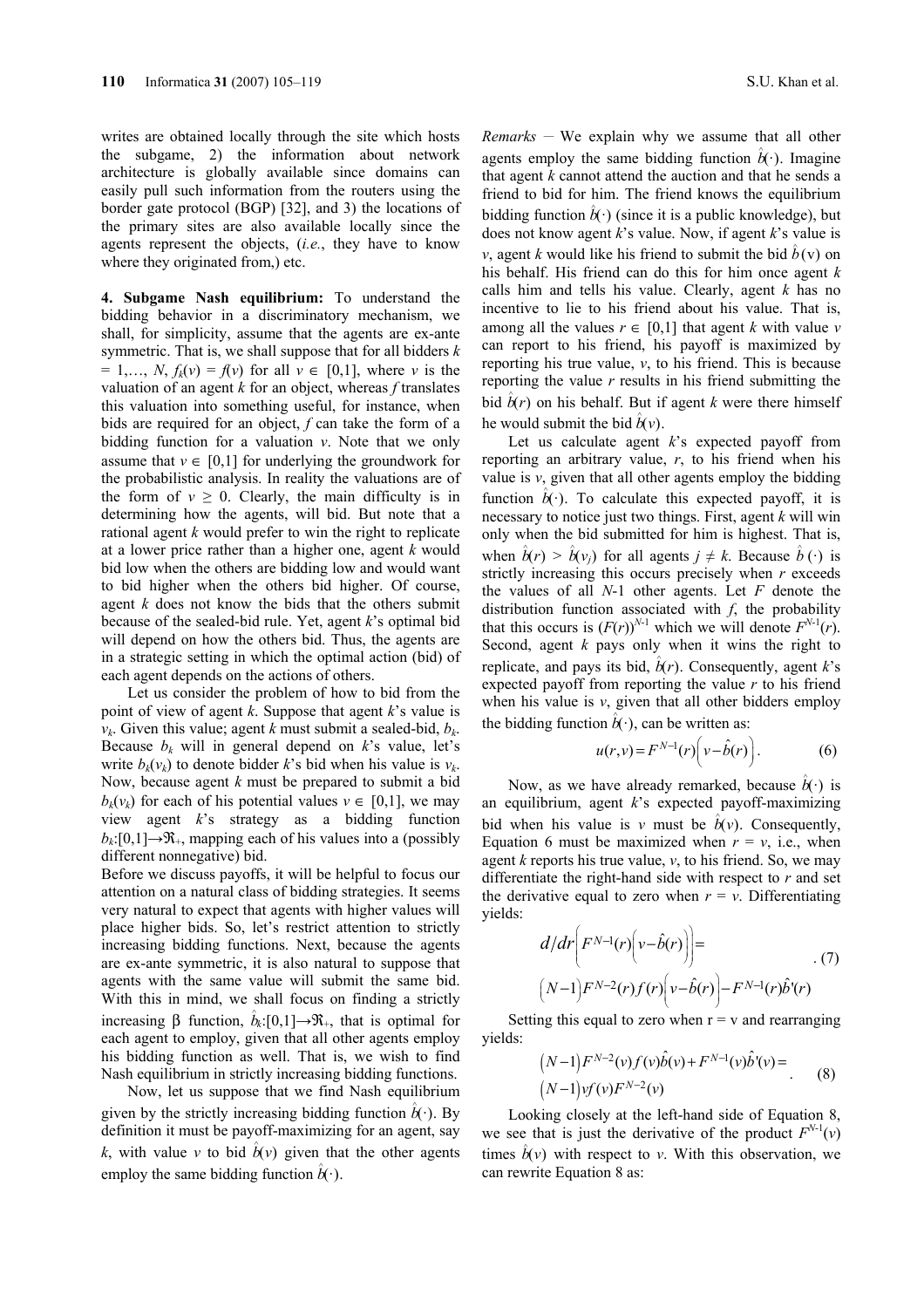$$
d/d\nu\Big(F^{N-1}(\nu)\hat{b}(\nu)\Big) = (N-1)\nu f(\nu)F^{N-2}(\nu). \quad (9)
$$

Now, because Equation 9 must hold for every v, it must be the case that:

$$
F^{N-1}(v)b(v) =
$$
  
\n
$$
(N-1)\int_0^v xf(x)F^{N-2}(x)dx + constant
$$
\n(10)

Noting that an agent with value zero must bid zero, we conclude that the constant above must be zero.

Hence, it must be the case that:

$$
\hat{b}(v) = \frac{N-1}{F^{N-1}(v)} \int_0^v x f(x) F^{N-2}(x) dx , \qquad (11)
$$

which can be written as:

$$
\hat{b}(v) = \frac{1}{F^{N-1}(v)} \int_0^v x f(x) F^{N-2}(x) dx.
$$
 (12)

There are two things to notice about the bidding function in Equation 12. First, as we has assumed, it is strictly increasing in *v*. Second, it has been uniquely determined. Now since we assumed that each agent is exante in nature, then  $F(v) = v$  and  $f(v) = 1$ . Consequently, if there are *N* bidders then each employs the bidding function:

$$
\hat{b}(v) = \frac{1}{v^{N-1}} \int_0^v x dx^{N-1}
$$
\n
$$
= \frac{1}{v^{N-1}} \int_0^v x (N-1) x^{N-2} dx
$$
\n
$$
= \frac{N-1}{v^{N-1}} \int_0^v x^{N-1} dx
$$
\n
$$
= \left(\frac{N-1}{v^{N-1}}\right) \left(\frac{1}{N}\right) v^N
$$
\n
$$
= \left(\frac{N-1}{N}\right) v
$$
\n(14)

Hence, in conclusion, we have proven the following:

**Theorem 2:** *If N agents have independent private values drawn from the common distribution, F, then bidding b^*  $(v) = (N-1/N)v$  whenever one's value is v constitutes *Nash equilibrium of the discriminatory mechanism, where the nature of the bids are sealed-bids.* 

So, each agent *shades* its bid, by bidding less than its valuation. Note that as the number of agents increases, the agents bid more aggressively. Because  $F^{N-1}(\cdot)$  is the distribution function of the highest value among an agent's *N*-1 competitors, the bidding strategy displayed in Theorem 2 says that each agent bids the expectation of the second highest agent's value conditional on his value being highest. But, because the agents use the same strictly increasing bidding function, having the highest value is equivalent to having the highest bid and so equivalent to winning the right to replicate.

**Theorem 3:** *If N agents play their bids according to the bidding strategy as:*  $\hat{b}(v) = (N-1/N)v$ , the corresponding *game at instance t and eventually the supergame are in Nash equilibrium.* 

**Proof:** It follows from Lemma 1 and Theorem 1.

#### **Discriminatory Mechanism**

|    | Initialize:                                           |                                                                                                        |
|----|-------------------------------------------------------|--------------------------------------------------------------------------------------------------------|
|    | 01 LS, $L^{\prime}$ .                                 |                                                                                                        |
|    | 02 WHILE $LS \neq NULL$ DO                            |                                                                                                        |
| 03 | <b>PARFOR</b> each $S \in LS$ <b>DO</b>               | $\frac{*M}{M}$ subgames*/                                                                              |
| 04 | <b>FOR</b> each $k \in O$ <b>DO</b>                   |                                                                                                        |
| 05 |                                                       | $B_k$ = compute $(B_k^i \times (N-1)/N)$ ; /*compute benefit*/                                         |
| 06 |                                                       | <b>Report</b> $B_k$ to $S_i$ which is stored in array $B$ ;                                            |
| 07 | <b>END FOR</b>                                        |                                                                                                        |
| 08 | <b>Sort</b> array $B$ in descending order.            |                                                                                                        |
| 09 | WHILE $b^i \geq 0$                                    |                                                                                                        |
| 10 | $B_k$ = argmax <sub>k</sub> $(B)$ ;                   | /*Choose the best offer*/                                                                              |
| 11 | Extract the info from $B_k$ such as $O_k$ and $o_k$ ; |                                                                                                        |
| 12 |                                                       | $b^i = b^i$ - $o_k$ ; /*Calculate space and termination condition*/                                    |
| 13 | Replicate $O_k$ ;                                     |                                                                                                        |
| 14 | Payment = $B_k$ ;                                     | $/*$ Calculate payment*/                                                                               |
| 15 | <b>Delete</b> $B_k$ from B;                           | /*Update the list for highest bid*/                                                                    |
| 16 |                                                       | <b>SEND</b> P <sup>i</sup> to S <sup>i</sup> ; <b>RECEIVE</b> at S <sup>i</sup> /*Agent pays the bid*/ |
|    | $L^{i} = L^{i} - O_{k}$ ;<br>17                       | /*Update the list*/                                                                                    |
|    |                                                       | 18 Update $NN^i_{OMAX}$ /*Update the nearest neighbor list*/                                           |
| 19 |                                                       | IF $L^i$ = NULL THEN SEND info to <i>M</i> to update $LS = LS - S^2$ ;                                 |
|    | /*update the player list $*/$                         |                                                                                                        |
| 20 | <b>END WHILE</b>                                      |                                                                                                        |
| 21 | <b>ENDPARFOR</b>                                      |                                                                                                        |
|    | <b>22 END WHILE</b>                                   |                                                                                                        |

Figure 2: Mechanism game at instance *t*.

We are now ready to present the pseudo-code (Figure 2) for a game at instance *t*.

Briefly, we maintain a list  $L^i$  at each server. The list contains all the objects that can be replicated at  $S^i$  (i.e., the remaining storage capacity  $b^i$  is sufficient and the benefit value is positive). We also maintain a list *LS* containing all servers that can replicate an object. In other words,  $S^i$  ∈ *LS* if and only if  $L^i$  ≠ NULL. Each player  $k \in O$  calculates the benefit function of object (Line 05). The set *O* represents the collection of players that are legible for participation. A player  $k$  is legible if and only if the benefit function value obtained for site *S<sup>i</sup>* is positive. This is done in order to suppress mediocre bids, which, in turn improves computational complexity. After receiving (Line 06) all the bids, the bid vector is sorted in descending order (Line 08). Now, recursively the rights are assigned to the current highest agent (Line 10) as long as there is available memory (Line 09 and 12). It is to be noted that in each step  $L^i$  together with the corresponding nearest server value  $NN_k^{\bar{i}}$ , are updated accordingly.

The above discussion allows us to deduce the following result about the mechanism.

#### **Theorem 4:** *In the worst case the mechanism takes O*(*N*<sup>2</sup> *logN*) *time.*

**Proof:** The worst case scenario is when each site has sufficient capacity to store all objects. In that case, the PARFOR loop (Line 03) performs *N* iterations. The most consuming time is to sort the bids in descending order (Line 10). This will take at least of the order of *O*(*N*log*N*). Hence, we conclude that the worst case running time of the mechanism is  $O(N^2 \log N)$ .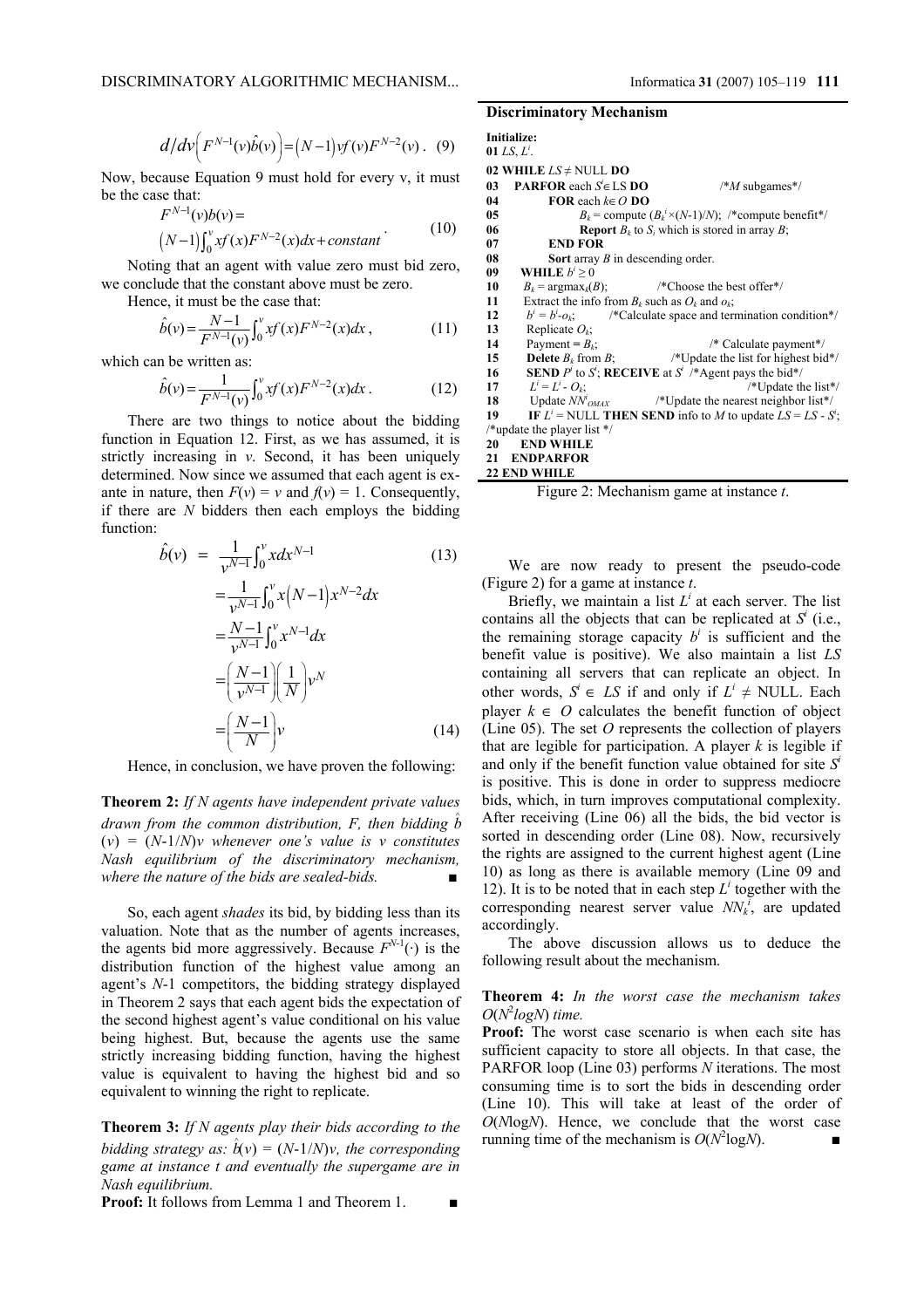**Average Hits**

Average Hits







# **3.4 When to invoke the game?**

As noted previously (in Sections 2 and 3.3.), the time (interval *t*) when to initiate the mechanism, *i.e.*, when to play a game at instance *t* requires high-level human intervention. Here, we will show that this parameter if not totally can at least partially be automated. The decision when to initiate the mechanism depends on the past trends of the user access patterns. The experiments performed to test the mechanism used real user access patterns collected at the 1998 Soccer World Cup website [6]. This access log file has become a default standard over the number of years to benchmark various replica placement techniques. Works reported in [20], [21], [22], [23], [25], and [30] all have used this access log for analysis.

Figures 3(a) and 3(b) show the user access patterns. The two figures represent different traffic patterns, *i.e.*, Figure  $3(a)$  shows the traffic recorded on the days when there was no scheduled match, while Figure 3(b) shows the traffic on the days when there were scheduled matches. We can clearly see that the website incurred soaring and stumpy traffic at various intervals during a 24-hour time period (it is to be noted that the access logs

have a time stamp of GMT+1). For example, on days when there was no scheduled match, the traffic was mediocre before 0900 hrs. The traffic increased after 0900 hrs till 2200 hrs. The two vertical dashed lines indicate this phenomenon. These traffic patterns were recorded over a period of 86 days (April 30th 1998 to July 26th 1998). Therefore, on the days when there was no scheduled match, a replica placement algorithm (in our case the mechanism) could be initiated twice daily: 1) at 0900 hrs and 2) at 2200 hrs. The time interval *t* for 0900 hrs would be  $t = (2200-0900) = 11$  hours and for 2200 hrs would be  $t = (0900-2200) = 13$  hours. On the other hand the days when there were scheduled matches, the mechanism could be initiated at 1900 hrs and 0100 hrs. It is to be noted that the autonomous agents can easily obtain all the other required parameters (for the DRP) via the user access logs and the underlying network architecture.

# **4 Experimental Setup and the Discussion of Results**

We performed experiments on a 440MHz Ultra 10 machine with 512MB memory. The experimental evaluations were targeted to benchmark the placement policies. The mechanism was implemented using IBM Pthreads.

To establish diversity in our experimental setups, the network connectively was changed considerably. In this paper, we only present the results that were obtained using a maximum of 500 sites (nodes). We used existing topology generator toolkits and also self generated networks. In all the topologies the distance of the link between nodes was equivalent to the communication cost. Table 2 summarizes the various techniques used to gather forty-five various topologies for networks with 100 nodes. It is to be noted that the parameters vary for networks with lesser/larger number of nodes.

To evaluate the chosen replication placement techniques on realistic traffic patterns, we used the access logs collected at the Soccer World Cup 1998 website [6]. Each experimental setup was evaluated thirteen times, i.e., the Friday (24 hours) logs from May 1, 1998 to July 24, 1998. Thus, each experimental setup in fact represents an average of the 585 (13×45) data set points. To process the logs, we wrote a script that returned: only those objects which were present in all the logs (2000 in our case), the total number of requests from a particular client for an object, the average and the variance of the object size. From this log we chose the top five hundred clients (maximum experimental setup). A random mapping was then performed of the clients to the nodes of the topologies. Note that this mapping is not 1-1, rather 1-*M*. This gave us enough skewed workload to mimic real world scenarios. It is also worthwhile to mention that the total amount of requests entertained for each problem instance was in the range of 1-2 million. The primary replicas' original site was mimicked by choosing random locations. The capacities of the sites *C*% were generated randomly with range from *Total Primary Object Sizes*/2 to 1.5×*Total Primary Object*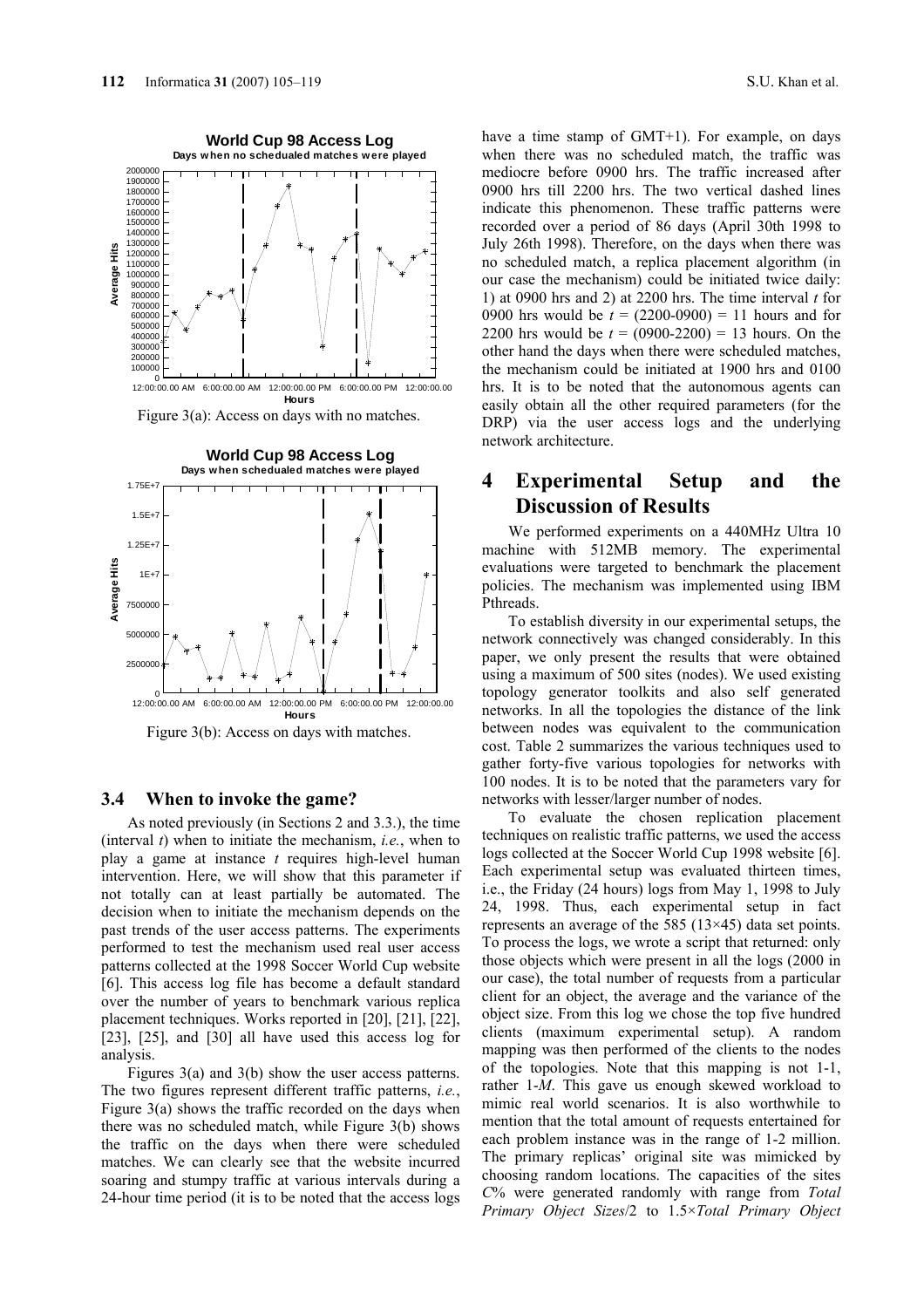| <b>Topology</b> | <b>Mathematical Representation</b>                                                                           | <b>Parameter Interval Variance</b>                              |
|-----------------|--------------------------------------------------------------------------------------------------------------|-----------------------------------------------------------------|
| SGRG            | Randomized layout with node degree $(d^*)$ and Euclidian distance $(d)$ between $d = \{5, 10, 15, 20\}$ ,    |                                                                 |
| (12 topologies) | nodes as parameters.                                                                                         | $d^* = \{10, 15, 20\}$ .                                        |
| GT-ITM PR [9]   | Randomized layout with edges added between the randomly located vertices $p = \{0.4, 0.5, 0.6, 0.7, 0.8\}$ . |                                                                 |
| (5 topologies)  | with a probability $(p)$ .                                                                                   |                                                                 |
| GT-ITM W [9]    | $P(u,v)=\alpha e^{-d/(\beta L)}$                                                                             | $\alpha = \{0.1, 0.15, 0.2, 0.25\}, \beta = \{0.2, 0.3, 0.4\}.$ |
| (9 topologies)  |                                                                                                              |                                                                 |
| SGFCGUD         | Fully connected graph with uniform link distances $(d)$ .                                                    | $d_1=[1,10]$ , $d_2=[1,20]$ , $d_3=[1,50]$ , $d_4=[10,20]$ ,    |
| (5 topologies)  |                                                                                                              | $d_5 = [20, 50]$ .                                              |
| SGFCGRD         | Fully connected graph with random link distances $(d)$ .                                                     | $d_1=[1,10], d_2=[1,20], d_3=[1,50], d_4=[10,20],$              |
| (5 topologies)  |                                                                                                              | $d_5 = [20, 50]$ .                                              |
| SGRGLND         | Random layout with link distance having a lognormal distribution [15].                                       | $\mu = \{8.455, 9.345, 9.564\},\$                               |
| (9 topologies)  |                                                                                                              | $\sigma = \{1.278, 1.305, 1.378\}.$                             |

Table 2: Parameter interval variance characterization for topologies with 100 nodes.

*Sizes*. The variance in the object size collected from the access logs helped to install enough diversity to benchmark object updates. The updates were randomly pushed onto different sites, and the total system update load was measured in terms of the percentage update requests *U*% compared that to the initial network with no updates.

# **4.1 Comparative Algorithms**

For comparisons, we selected five various types of replica placement techniques. To provide a fair comparison, the assumptions and system parameters were kept the same in all the approaches. The techniques studied include efficient branch-and-bound based technique (Aε-Star [22]). For fine-grained replication, the algorithms proposed in [23], [25], [26], and [30] are the only ones that address the problem domain similar to ours. We select from [30] the greedy approach (Greedy) for comparison because it is shown to be the best compared with four other approaches (including the proposed technique in [25]); thus, we indirectly compare with four additional approaches as well. Algorithms reported in [23] (Dutch (DA) and English auctions (EA)) and [26] (Genetic based algorithm (GRA)) are also among the chosen techniques for comparisons. Due to space limitations we will only give a brief overview of the comparative techniques. Details for a specific technique can be obtained from the referenced papers.

**Performance metric:** The solution quality is measured in terms of network communication cost (OTC percentage) that is saved under the replication scheme found by the algorithms, compared to the initial one, i.e., when only primary copies exists.

**Aε-Star:** In [22] the authors proposed a 1+ε admissible A-Star based technique called Aε-Star. This technique uses two lists: OPEN and FOCAL. The FOCAL list is the sub-list of OPEN, and only contains those nodes that do not deviate from the lowest *f* node by a factor greater than 1+ε. The technique works similar to A-Star, with the exception that the node selection (lowest *h*) is done not from the OPEN but from the FOCAL list. It is easy to see that this approach will never run into the problem of memory overflow, moreover, the FOCAL list always ensures that only the candidate solutions within a bound of 1+ε of the A-Star are expanded.

**Greedy based technique:** We modify the greedy approach reported in [30], to fit our problem formulation. The greedy algorithm works in an iterative fashion. In the first iteration, all the *M* sites are investigated to find the replica location(s) of the first among a total of *N* objects. Consider that we choose an object *i* for replication. The algorithm recursively makes calculations based on the assumption that all the users in the system request for object *i*. Thus, we have to pick a site that yields the lowest cost of replication for the object *i*. In the second iteration, the location for the second site is considered. Based on the choice of object *i*, the algorithm now would identify the second site for replication, which, in conjunction with the site already picked, yields the lowest replication cost. The readers will immediately realize that the bidding mechanism reported in this paper works similar to the Greedy algorithm. This is true; however, the Greedy approach does not guarantee optimality even if the algorithm is run on the very same problem instance. Recall that Greedy relies on making combinations of object assignments and therefore, suffers from the initial choice of object selection (which is done randomly).

**Dutch auction:** The auctioneer begins with a high asking price which is lowered until some agent is willing to accept the auctioneer's price. That agent pays the last announced price. This type of auction is convenient when it is important to auction objects quickly, since a sale never requires more than one bid. In no case does the auctioneer reveal any of the bids submitted to him, and no information is shared between the agents. It is shown that for an agent to have a probabilistically superior bid than *n*-1 other bids; agent should have the valuation divided by *n* [23].

**English auction:** In this type of auction, the agents bid openly against one another, with each bid being higher than the previous bid. The auction ends when no agent is willing to bid further. During the auction when an auctioneer receives a bid higher than the currently submitted bids, he announces the bid value so that other agents (if needed) can revise their currently submitted bids. In [23], the discussion on EA reveals that the optimal strategy for a bidder *i* is to bid a value which is directly derived from his valuation.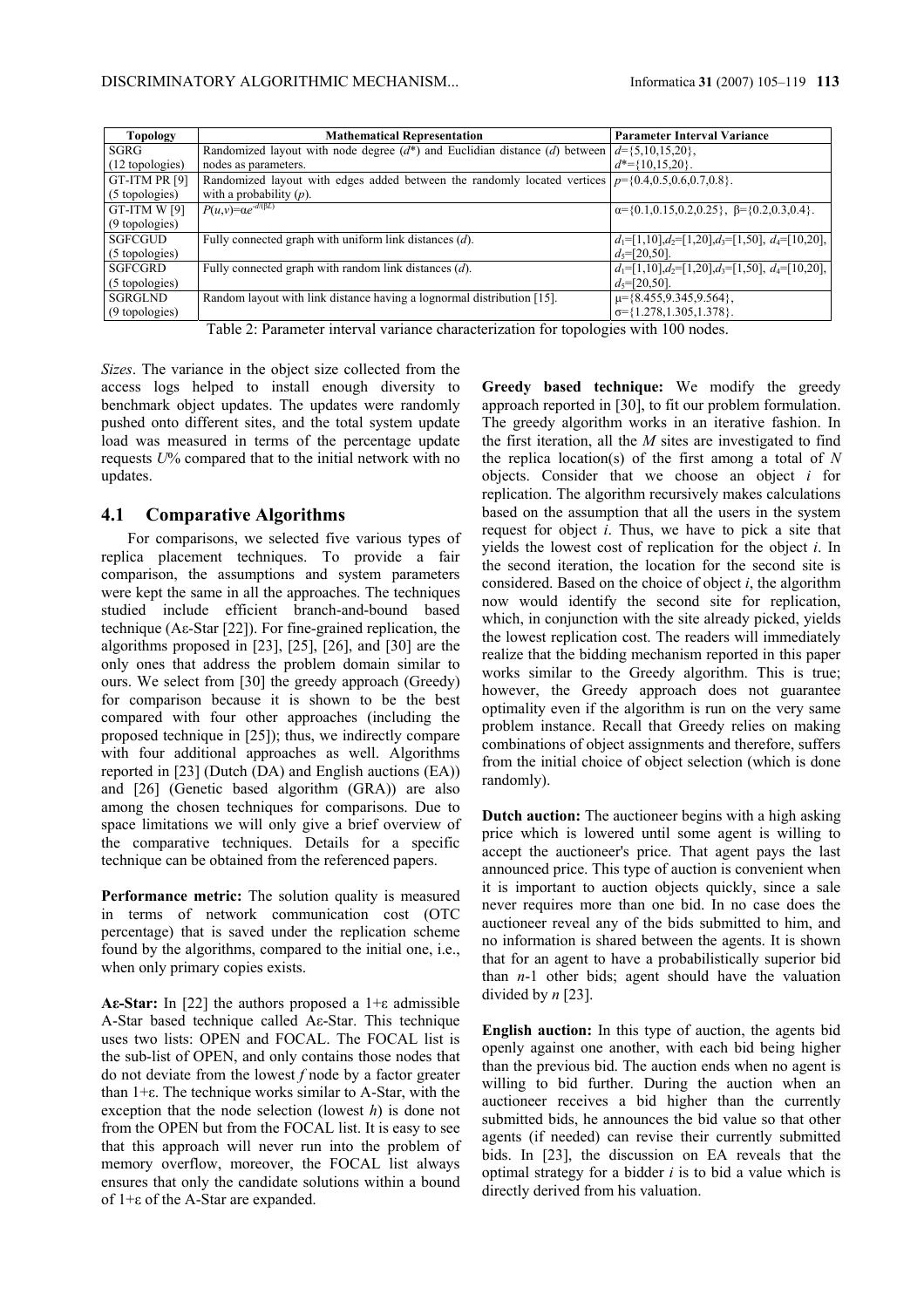**GRA:** In [26], the authors proposed a genetic algorithm based heuristic called GRA. GRA provides good solution quality, but suffers from slow termination time. This algorithm was selected since it realistically addressed the fine-grained data replication using the same problem formulation as undertaken in this article.

#### **4.2 Comparative Game Analysis**

First, we concentrate on observing the improvement brought by the discriminatory mechanism (for short we will refer to it as MECH). To this end we observe the solution quality at the game level. In the post-ceding text (Section 4.3.) we shall discuss the results obtained in the supergame setup.

We study the behavior of the placement techniques when the number of sites increases (Figure 4), by setting the number of objects to 2000, while in Figure 5, we study the behavior when the number of objects increase, by setting the number of sites to 500. We should note here that the space limitations restricted us to include various other scenarios with varying capacity and update ratio. The plot trends were similar to the ones reported in this article. For the first experiment we fixed  $C = 30\%$ and  $U = 65\%$ . We intentionally chose a high workload so as to see if the techniques studied successfully handled the extreme cases. The first observation is that MECH and EA outperformed other techniques by considerable amounts. Second, DA converged to a better solution quality under certain problem instances than EA. This is inline with the general trends of DA. It outperforms EA when the agents are bidding aggressively. Some interesting observations were also recorded, such as, all but GRA and Greedy showed initial loss in OTC savings with the initial number of site increase in the system, as much as 5% loss was recorded in case of MECH with only a 40 site increase. GRA and Greedy showed an initial gain since with the increase in the number of sites, the population permutations increase exponentially, but with the further increase in the number of sites this phenomenon is not so observable as all the essential objects are already replicated. The top performing techniques (DA, EA, Aε-Star and MECH) showed an almost constant performance increase (after the initial loss in OTC savings). This is because by adding a site (server) in the network, we introduce additional traffic (local requests), together with more storage capacity available for replication. All four equally cater for the two diverse effects. GRA also showed a similar trend but maintained lower OTC savings. This was in line with the claims presented in [22] and [26].

To observe the effect of increase in the number of objects in the system, we chose a softer workload with *C*  $= 15\%$  and  $U = 40\%$ . The intention was to observe the trends for all the algorithms under various workloads. The increase in the number of objects has diverse effects on the system as new read/write patterns (users are offered more choices) emerge, and also the increase in the strain on the overall capacity of the system (increase in the number of replicas). An effective algorithm should incorporate both the opposing trends. From the plot, the most surprising result came from GRA and Greedy. They dropped their savings from 62% to 2% and 69% to 3%, respectively. This was contradictory to what was reported in [26] and [30]. But there the authors had used a uniformly distributed link cost topology, and their traffic was based on the Zipf distribution [33]. While the traffic access logs of the World Cup 1998 are more or less double-Pareto in nature. In either case the exploits and limitations of the technique under discussion are obvious. The plot also shows a near identical performance by Aε-Star, DA and Greedy. The relative difference among the three techniques is less than 3%. However, Aε-Star did maintain its domination. From the plots the supremacy of EA and MECH is observable.

Next, we observe the effects of system capacity increase. An increase in the storage capacity means that a large number of objects can be replicated. Replicating an object that is already extensively replicated, is unlikely to result in significant traffic savings as only a small portion of the servers will be affected overall. Moreover, since objects are not equally read intensive, increase in the storage capacity would have a great impact at the beginning (initial increase in capacity), but has little effect after a certain point, where the most beneficial ones are already replicated. This is observable in Figure 6, which shows the performance of the algorithms. GRA once again performed the worst. The gap between all other approaches was reduced to within 15% of each other. DA and MECH showed an immediate initial increase (the point after which further replicating objects is inefficient) in its OTC savings, but afterward showed a near constant performance. GRA although performed the worst, but observably gained the most OTC savings (53%) followed by Greedy with 34%. Further experiments with various update ratios (5%, 10%, and 20%) showed similar plot trends. It is also noteworthy (plots not shown in this paper due to space restrictions) that the increase in capacity from 13% to 24%, resulted in 4.3 times (on average) more replicas for all the algorithms.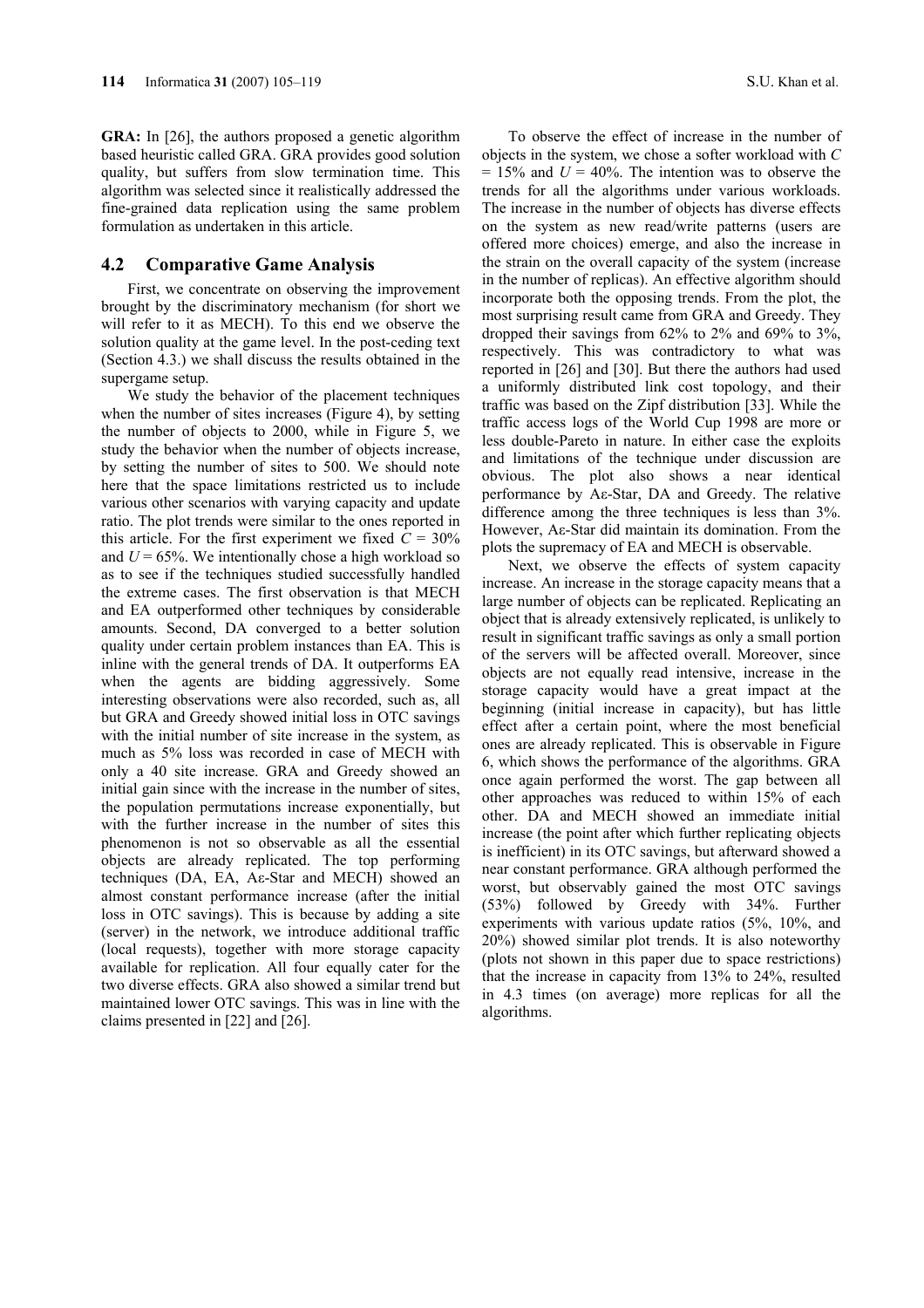

Figure 8: OTC savings versus updates. Figure 9: Execution time components.

Next, we observe the effects of increase in the read and update (write) frequencies. Since these two parameters are complementary to each other, we describe them together. In both the setups the number of sites and objects were kept constant. Increase in the number of reads in the system would mean that there is a need to replicate as many object as possible (closer to the users). However, the increase in the number of updates in the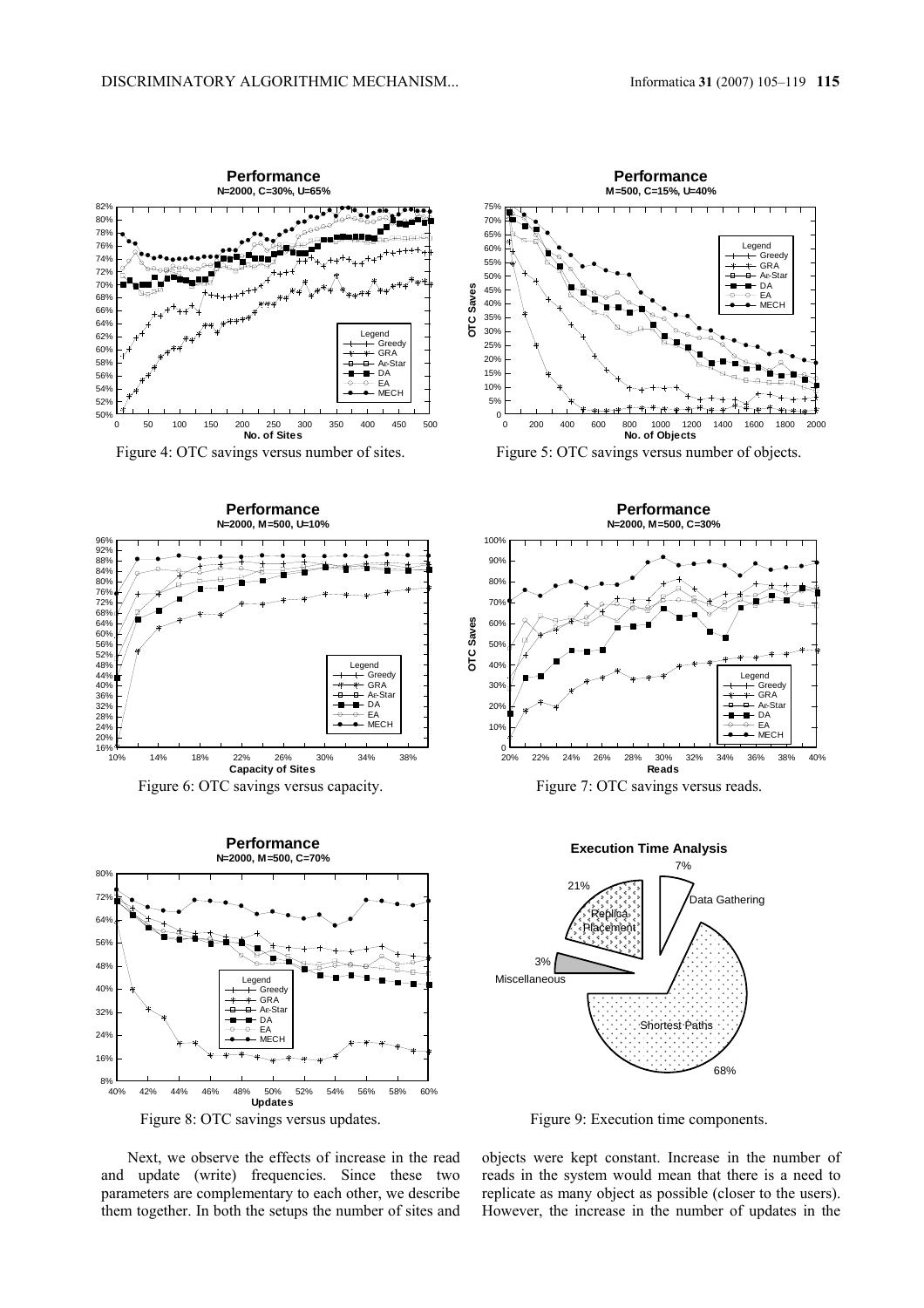system requires the replicas be placed as close as to the primary site as possible (to reduce the update broadcast). This phenomenon is also interrelated with the system capacity, as the update ratio sets an upper bound on the possible traffic reduction through replication. Thus, if we consider a system with unlimited capacity, the "replicate everywhere anything" policy is strictly inadequate. The read and update parameters indeed help in drawing a line between good and marginal algorithms. The plots in Figures 7 and 8 show the results of read and update frequencies, respectively. A clear classification can be made between the algorithms. Aε-Star, DA, EA, Greedy and MECH incorporate the increase in the number of reads by replicating more objects and thus savings increase up to 89%. Aε-Star gained the most of the OTC savings of up to 47%. To understand why there is such a gap in the performance between the algorithms, we should recall that GRA specifically depend on the initial population (for details see [26]). Moreover, GRA maintains a localized network perception. Increase in updates result in objects having decreased local

significance (unless the vicinity is in close proximity to the primary location). On the other hand, Aε-Star, DA, EA, Greedy never tend to deviate from their global view of the problem domain.

Lastly, we compare the termination time of the algorithms. Before we proceed, we would like to clarify our measurement of algorithm termination timings. The approach we took was to see if these algorithms can be used in dynamic scenarios. Thus, we gather and process data as if it was a dynamic system. The average breakdown of the execution time of all the algorithms combined is depicted in Figure 9. There 68% of all the algorithm termination time was taken by the repeated calculations of the shortest paths. Data gathering and dispersion, such as reading the access frequencies from the processed log, etc. took 7% of the total time. Other miscellaneous operations including I/O were recorded to carry 3% of the total execution time. From the plot it is clear that a totally static setup would take no less that 21% of the time depicted in Tables 3 and 4.

Various problem instances were recorded with  $C =$ 

| <b>Problem Size</b> | Greedy | <b>GRA</b> | Aε-Star | DA    | EA    | <b>MECH</b> |
|---------------------|--------|------------|---------|-------|-------|-------------|
| $M=20, N=50$        | 69.76  | 92.57      | 97.02   | 24.66 | 39.29 | 25.24       |
| $M=20, N=100$       | 76.12  | 96.31      | 102.00  | 26.97 | 40.91 | 26.35       |
| $M=20, N=150$       | 78.11  | 100.59     | 113.79  | 31.98 | 53.85 | 35.64       |
| $M=30, N=50$        | 94.33  | 125.93     | 139.98  | 38.20 | 58.98 | 38.05       |
| $M=30, N=100$       | 108.18 | 124.20     | 148.03  | 38.29 | 62.97 | 39.60       |
| $M=30, N=150$       | 134.97 | 148.49     | 178.84  | 44.97 | 67.74 | 42.02       |
| $M=40, N=50$        | 126.25 | 153.93     | 198.11  | 42.34 | 75.88 | 44.66       |
| $M=40, N=100$       | 134.06 | 168.09     | 236.48  | 43.54 | 76.27 | 46.31       |
| $M=40, N=150$       | 140.30 | 204.12     | 270.10  | 47.02 | 82.44 | 48.41       |

Table 3: Running time in seconds [*C*=20%, *U*=25%].

| <b>Problem Size</b>    | Greedy | GRA    | Aε-Star | DA     | EA     | <b>MECH</b> |
|------------------------|--------|--------|---------|--------|--------|-------------|
| $M=300, N=1450$        | 206.26 | 326.82 | 279.45  | 95.64  | 178.9  | 97.98       |
| $M=300, N=1500$        | 236.61 | 379.01 | 310.12  | 115.19 | 185.15 | 113.65      |
| $M=300, N=1550$        | 258.45 | 409.17 | 333.03  | 127.1  | 191.24 | 124.73      |
| $M=300, N=2000$        | 275.63 | 469.38 | 368.89  | 143.94 | 197.93 | 142.16      |
| $M=400$ , $N=1450$     | 321.6  | 492.1  | 353.08  | 176.51 | 218.15 | 176.90      |
| $M=400$ , $N=1500$     | 348.53 | 536.96 | 368.03  | 187.26 | 223.56 | 195.41      |
| $M=400, N=1550$        | 366.38 | 541.12 | 396.96  | 192.41 | 221.1  | 214.55      |
| $M=400, N=2000$        | 376.85 | 559.74 | 412.17  | 208.92 | 245.47 | 218.73      |
| $M=500, N=1450$        | 391.55 | 659.39 | 447.97  | 224.18 | 274.24 | 235.17      |
| $M = 500$ , $N = 1500$ | 402.2  | 660.86 | 460.44  | 246.43 | 284.63 | 259.56      |
| $M=500, N=1550$        | 478.1  | 689.44 | 511.69  | 257.96 | 301.72 | 266.42      |
| $M = 500$ , $N = 2000$ | 485.34 | 705.07 | 582.71  | 269.45 | 315.13 | 262.68      |

Table 4: Running time in seconds [*C*=35%, *U*=35%].

| <b>Problem Size</b>                   | Greedy | <b>GRA</b> | Aε-Star | DA    | EA    | <b>MECH</b> |
|---------------------------------------|--------|------------|---------|-------|-------|-------------|
| $N=150$ , $M=20$ [C=20%, U=25%]       | 70.27  | 69.11      | 73.96   | 69.91 | 72.72 | 74.40       |
| $N=200, M=50$ [C=20%, U=20%]          | 73.49  | 69.33      | 76.63   | 71.90 | 77.11 | 75.43       |
| $N=300$ , $M=50$ [C=25%, U=5%]        | 69.63  | 63.45      | 69.85   | 67.66 | 69.80 | 70.36       |
| $N=300$ , $M=60$ [C=35%, U=5%]        | 71.15  | 64.95      | 71.51   | 69.26 | 70.38 | 74.03       |
| $N=400$ , $M=100$ [C=25%, U=25%]      | 67.24  | 61.74      | 71.26   | 68.67 | 70.49 | 73.26       |
| $N=500$ , $M=100$ [C=30%, U=35%]      | 65.24  | 60.77      | 70.55   | 69.82 | 70.87 | 72.73       |
| $N=800$ , $M=200$ [C=25%, U=15%]      | 66.53  | 65.90      | 69.33   | 68.95 | 70.06 | 72.95       |
| $N=1000$ , $M=300$ $[C=25\%, U=35\%]$ | 69.04  | 63.17      | 69.98   | 69.36 | 71.28 | 72.44       |
| $N=1500$ , $M=400$ [C=35%, U=50%]     | 69.98  | 62.61      | 70.41   | 72.09 | 72.26 | 72.78       |
| $N=2000$ , $M=500$ $[C=10\%, U=60\%]$ | 66.34  | 62.70      | 71.33   | 67.67 | 68.41 | 74.06       |

Table 5: Average OTC (%) savings under some problem instances.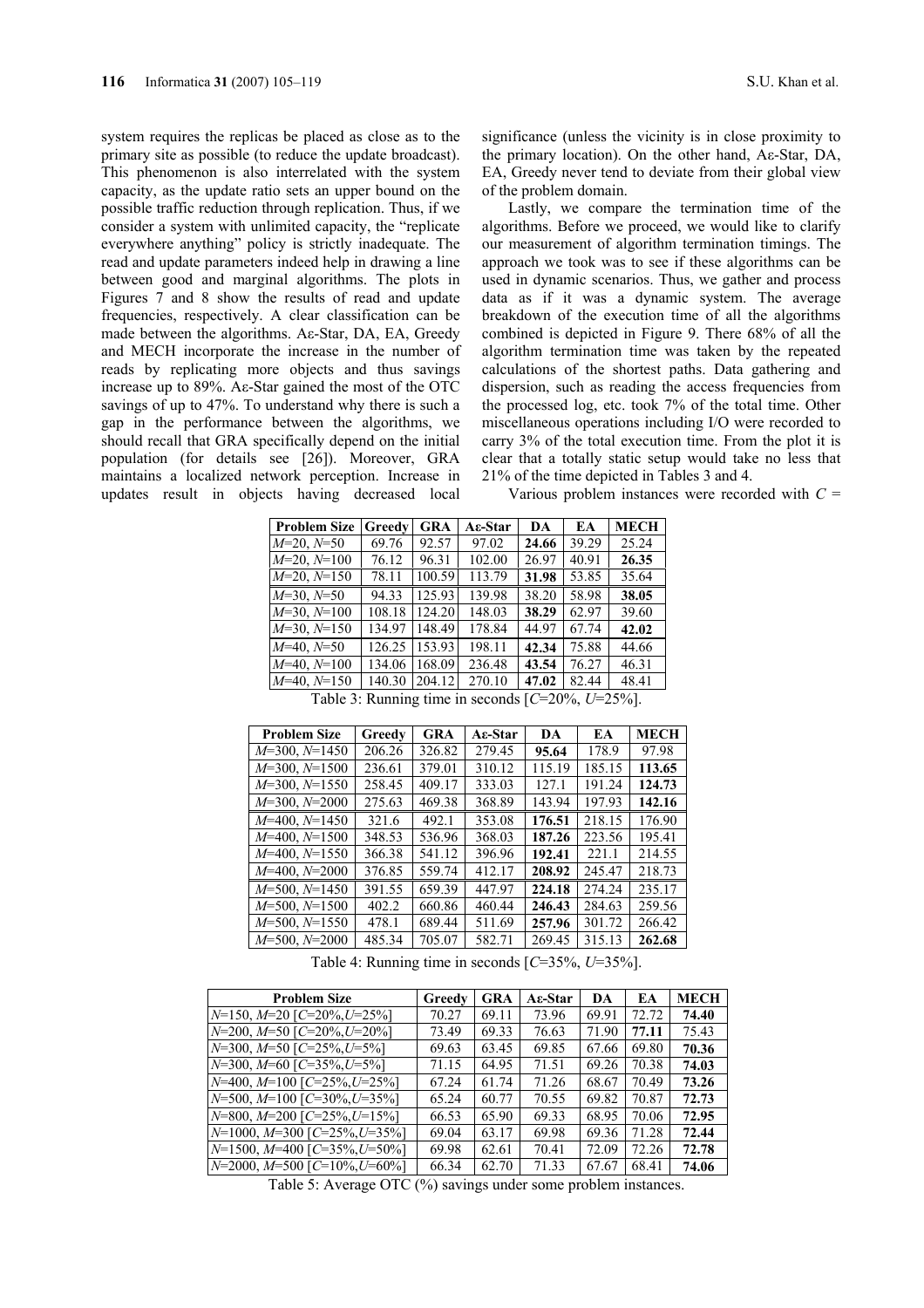20%, 35% and *U* = 25%, 35%. Each problem instance represents the average recorded time over all the 45 topologies and 13 various access logs. The entries in bold represent the fastest time recorded over the problem instance. It is observable that MECH and DA terminated faster than all the other techniques, followed by EA, Greedy, Aε-Star and GRA. If a static environment was considered, MECH with the maximum problem instance would have terminated approximately in 55.16 seconds (21% of the algorithm termination time).

In summary, based on the solution quality alone, the algorithms can be classified into four categories: 1) Very high performance: EA and MECH, 2) high performance: Greedy and DA, 3) medium-high performance: Aε-Star, and finally 4) mediocre performance: GRA. Considering the execution time, MECH and DA did extremely well, followed by EA, Greedy, Aε-Star, and GRA.

Table 5 shows the quality of the solution in terms of OTC percentage for 10 problem instances (randomly chosen), each being a combination of various numbers of sites and objects, with varying storage capacity and update ratio. For each row, the best result is indicated in bold. The proposed MECH algorithm steals the show in the context of solution quality, but Aε-Star, EA and DA do indeed give a good competition, with a savings within 5%-10% of MECH.

#### **4.3 Comparative Supergame Analysis**

Here, we present some supplementary results regarding the supergame that strengthen our comparative analysis claims provided in Section 4.2. We show the relative performance of the techniques with load and storage capacity variance. The plots in Figures 10-13 show the recorded performances. All the plots summarize the measured performance with varying parameters observed over a time period of 86 simulation days (this is the entire time period of the logs that are available for the World Cup 1998 web server). Notice that the supergame setup is tested over all the available access logs. We are mostly interested in measuring the median and mean performances of the algorithms. With load variance MECH edges over EA with a savings of 39%. The plot also shows that nearly every algorithm performed well with a grand median of 15.9%. The



Figure 12: Median capacity variance. Figure 13: Mean capacity variance.

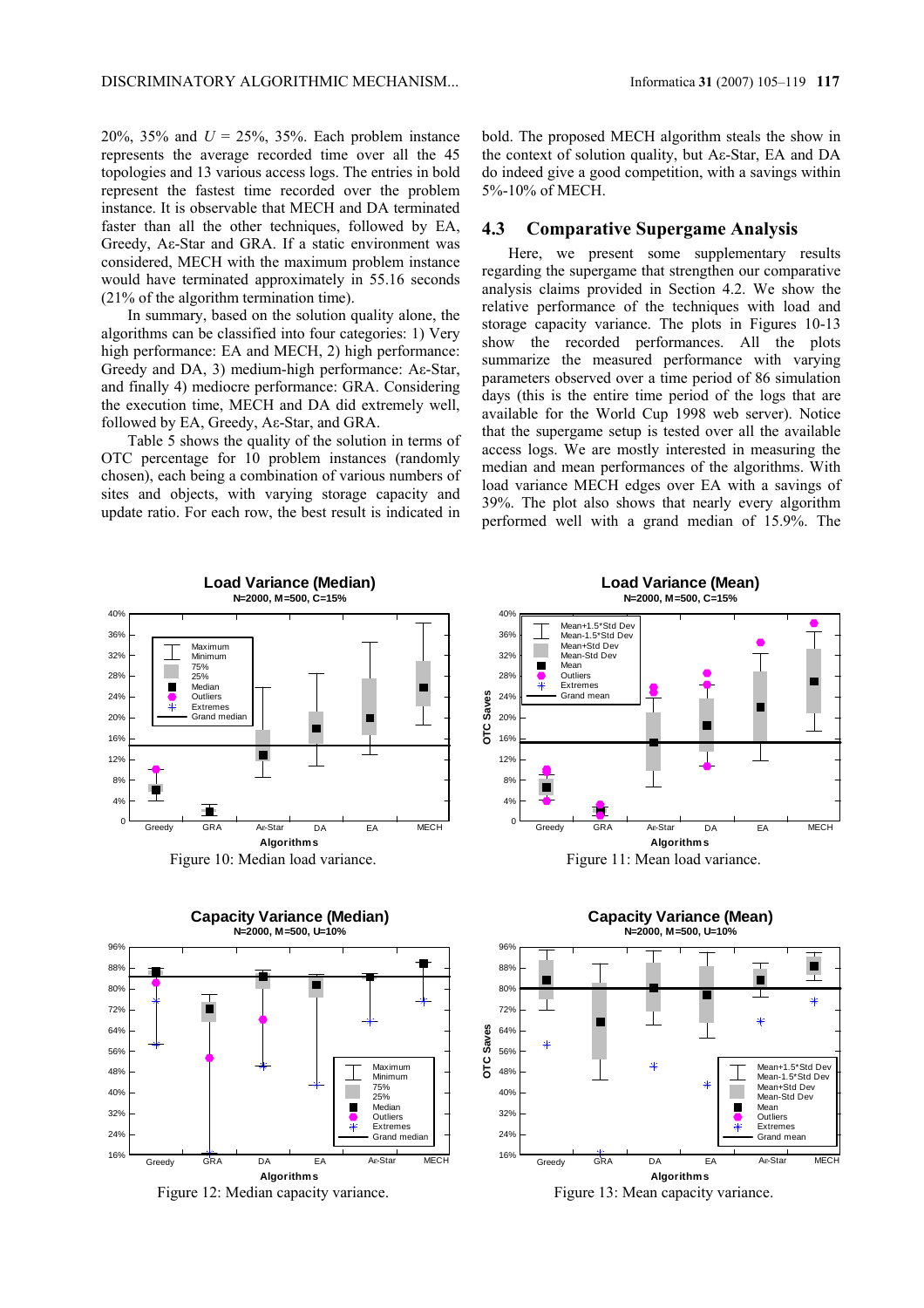graphs are self explanatory in nature, and also capture the outliners and extreme points. The basic exercise in plotting these results is to see which algorithms perform consistently over an extended period of time. GRA for example, records the lowest extremes, and hardly any outliners. On the other hand the proposed MECH's performance is captured in a small interval, with high median and mean OTC savings. The readers may notice the difference in the performance of the algorithms with load and capacity variances. This is because load variance captures all the possible combinations of read and update parameters. For example, in a network with 100% updates there will hardly be any measurable OTC Savings. Thus, Figures 10 and 11 show mediocre OTC savings, simply because they encapsulated the performance of the networks where update ratio was extremely high.

# **5 Related Work**

The data replication problem as presented in Section 2 is an extension of the classical file allocation problem (FAP). Chu [11] studied the file allocation problem with respect to multiple files in a multiprocessor system. Casey [10] extended this work by distinguishing between updates and read file requests. Eswaran [14] proved that Casey's formulation was NP complete. In [28] Mahmoud et al. provide an iterative approach that achieves good solution quality when solving the FAP for infinite server capacities. A complete although old survey on the FAP can be found in [13]. Apers in [4] considered the data allocation problem (DAP) in distributed databases where the query execution strategy influences allocation decisions. In [24] the authors proposed several algorithms to solve the data allocation problem in distributed multimedia databases (without replication), also called as video allocation problem (VAP).

Most of the research papers outlined in [13] aim at formalizing the problem as an optimization one, sometimes using multiple objective functions. Network traffic, server throughput and response time exhibited by users are considered for optimization. Although a lot of effort was devoted in providing comprehensive models, little attention has been paid to good heuristics for solving this complex problem. Furthermore access patterns are assumed to remain static and solutions in the dynamic case are obtained by re-executing a time consuming mathematical programming technique.

Some on-going work is related to dynamic replication of objects in distributed systems when the read-write patterns are not known apriori. Awerbuch's et al. work in [7] is significant from a theoretical point of view, but the adopted strategy for commuting updates (object replicas are first deleted), can prove difficult to implement in a real-life environment. In [33] Wolfson et al. proposed an algorithm that leads to optimal single file replication in the case of a tree network. The performance of the scheme for general network topologies is not clear though. Dynamic replication protocols were also considered under the Internet environment. Heddaya et al. [19] proposed protocols that

load balance the workload among replicas. In [31], Rabinovich et al. proposed a protocol for dynamically replicating the contents of an ISP (Internet Service Provider) in order to improve client-server proximity without overloading any of the servers. However updates were not considered.

Our work differs from all the above in: 1) Taking into account the more pragmatic scenario in today's distributed information environments, we tackle the case of allocating replicas so as to minimize the network traffic under storage constraints with "read from the nearest" and "update through the primary server" policies, and 2) in using game theoretical techniques.

# **6 Concluding Remarks**

This paper proposed a game theoretical discriminatory mechanism (MECH) for fine-grained data replication in large-scale distributed computing systems (e.g. the Internet). In MECH we employ agents who represent data objects to compete for the limited available storage space on web servers to acquire the rights to replicate. MECH uses a unique concept of supergame in which these agents continuously compete in a non-cooperative environment. MECH allows the designers the flexibility to monitor the behavior and strategies of these agents and fine-tune them so as to attain a given objective. In case of the data replication problem, the object for these agents is to skillfully replicate data objects so that the total object transfer cost is minimized.

MECH was compared against some well-known techniques, such as: greedy, branch and bound, game theoretical auctions and genetic algorithms. To provide a fair comparison, the assumptions and system parameters were kept the same in all the approaches. The experimental results revealed that MECH outperformed the five widely cited and powerful techniques in both the execution time and solution quality.

In summary, MECH exhibited 5%-10% better solution quality and 25%-35% savings in the algorithm termination timings.

# **References**

- [4] V. Almeida, A. Bestavros, M. Crovella and A. de Oliveria, "Characterizing reference locality in the WWW," in *Proc. of International Conference on Parallel and Distributed Information Systems*, 1996, pp. 92-103.
- [5] P. Apers, "Data Allocation in Distributed Database Systems," *ACM Trans. Database Systems*, 13(3), pp. 263-304, 1988.
- [6] M. Arlitt and T. Jin, "Workload characterization of the 1998 World Cup Web Site," Tech. report, Hewlett Packard Lab, Palo Alto, HPL-1999- 35(R.1), 1999.
- [7] B. Awerbuch, Y. Bartal and A. Fiat, "Competitive Distributed File allocation," in *Proc. 25th ACM STOC*, Victoria, B.C., Canada, 1993, pp. 164-173.